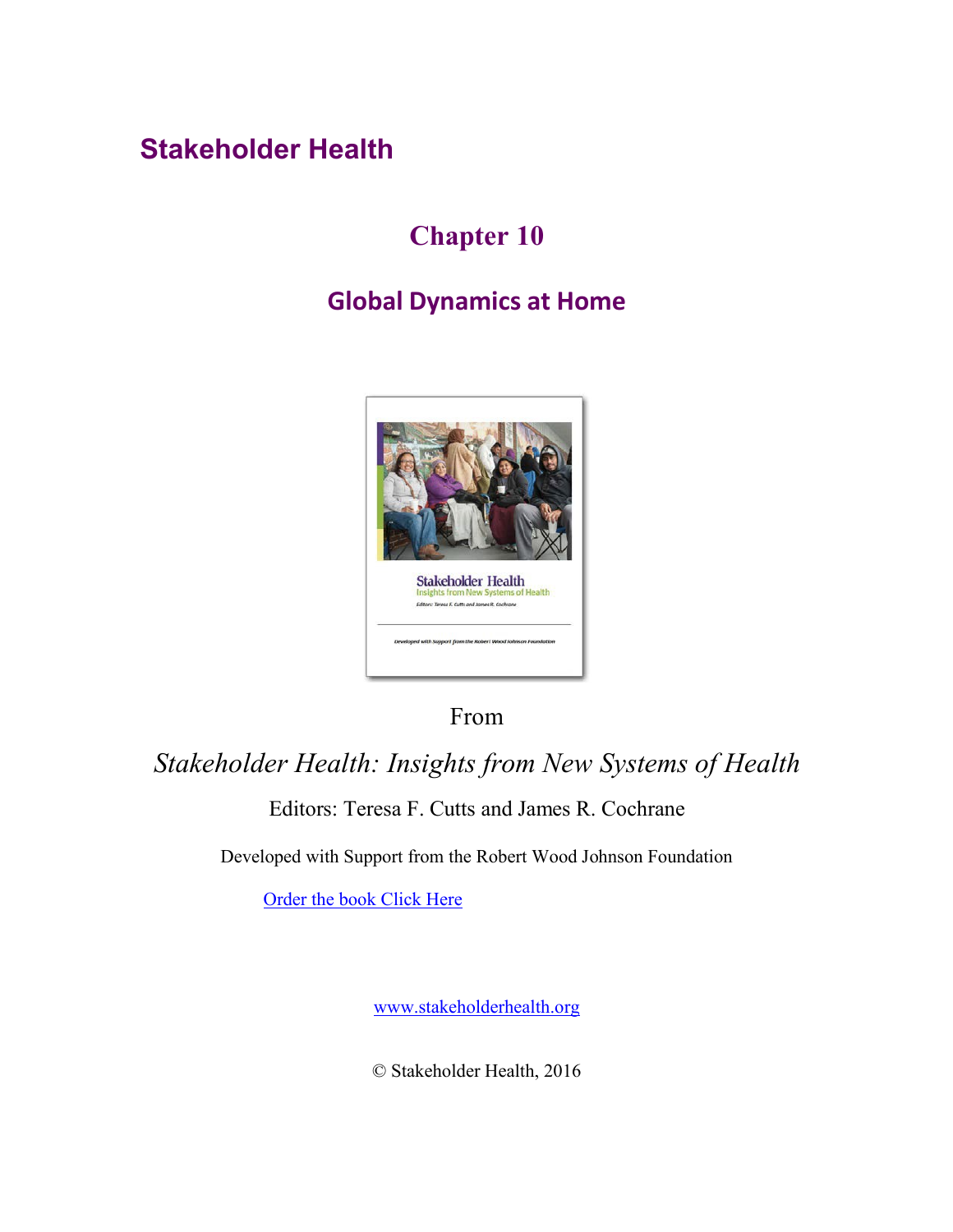# **CHAPTER 10 Global Dynamics At Home**

*James R. Cochrane and Gary Gunderson, with Jerry Winslow and Heather Wood Ion*

### **Overview**

Stakeholder Health began when a White House delegation came to Memphis to see how an African model of "religious health assets mapping" might be adapted in the US context. As in Africa, the Memphis assessment unveiled about six times as many generative partners as the prevailing official maps showed. In Memphis that meant a huge number of "faith forming things" (congregations), while elsewhere such as in North Carolina the surprise is the number of faith-based community organizations one finds.

*"If you do not set high, high ambitions, people won't change the way they work."*

*(World Bank Group President Jim Yong Kim on what he learned from the 3x5 HIV goals set by the WHO. Task Force for Global Health, 2015)*

The ability to perceive the full range of health assets, and how to align, animate and release them, especially in troubled neighborhoods, underpins everything else Stakeholder Health tries to learn. Because this is precisely what is needed anywhere in the world for transforming health care, it makes Stakeholder Health part of a global learning community. The mother lode for this kind of learning is post-colonial Africa, where the health of its people rests heavily on their own energy, intelligence and liberation. That is also true for South Memphis, San Bernardino, or the left-behind urban areas of Detroit and West Baltimore. Stakeholder Health learns the most in, from and with those working in tough places—a very global kind of work.

In this chapter, we open our imagination to think about the increasingly rich, dynamic interactionsthat are occurring between locally acquired knowledge and global health systems and experiences. Although as Stakeholder Health leaders we are responsible for institutionsin the USA, we are also well aware of the challenges of global health. We apply international standards in dealing with certain diseases or epidemics and commonly engage in professional exchanges with other countries and international partner health systems. Increasingly we are learning how to extend our horizons beyond national borders—boundaries that are now obviously imaginary.

Neither the movement of human beings across territories and continents nor the interaction between them across astonishing distances is new. Today, however, this movement and interaction are unprecedented in scope and scale and they are escalating to obscure formal borders. The local and the global are ineluctably and increasingly intertwined. People, ideas, practices, technologies and goods flow from one place to another in progressively complex networks of actions and interactions.

This has major implications for health. Radiologists in Bangalore read X-rays in the middle of the night for hospitals in Akron. Infectious diseases like Ebola show how the effects of particular events can cascade across traditional institutional, geographical and policy boundaries. The relationship between the local and global, is in fact, to use a metaphor from quantum physics, increasingly "entangled."

This "entanglement" goes well beyond links between discrete areas of thought and operation. The dramatic and increasing compression of time and space that marks the globalization of every sphere of human activity virtually guarantees growing entanglement. It forces us to think not just of global health but also of local health in terms of "complex living human systems" that have cascading network effects.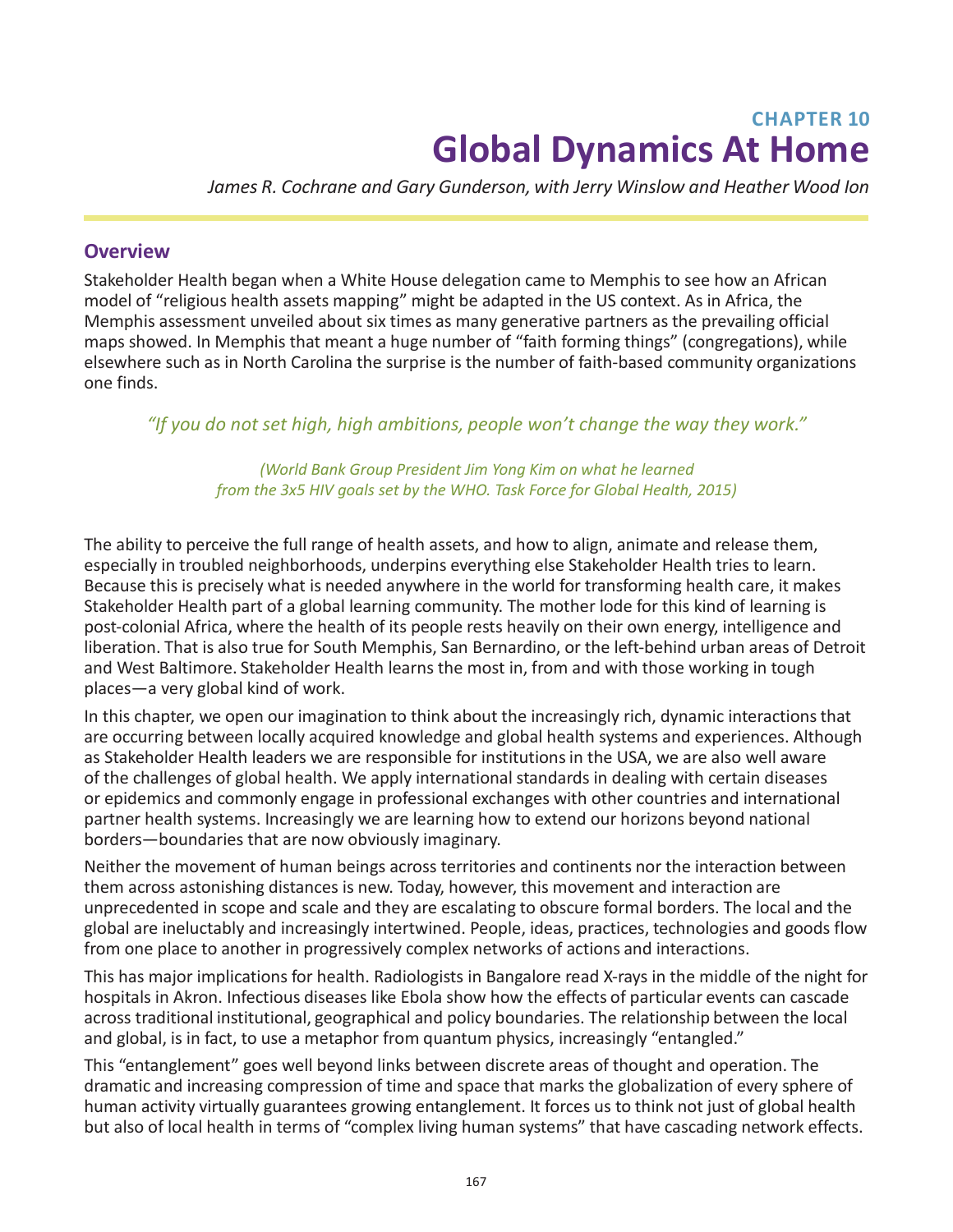These effects, from the local to the global and vice-versa, include vital network pathways between them that configure the way people access and use health services.

Healthcare must cope with this increasing complexity. And local delivery systems will and do find themselves coping with global challenges in ways that are not only unexpected, but confront mission-driven priorities.

## **What Do We Mean by Global Health?**

What is now described as "global health" used to be called "international health," which was largely focused on controlling the spread of epidemics (Beaglehole & Bonita, 2010). More than a terminological shift, "global health" signals:

- A better grasp of the interconnectedness of health and its contributory factors across national and other boundaries
- Recognition that extra-local, global movements and flows influence local health factors

**AN EBOLA CASCADE** Ebola triggers its own cascade of thoughts about global

connections. Loma Linda University (LLU), for example, has partner institutions in all of the countries hardest hit by the epidemic. Thus, it works with a hospital in Monrovia (Cooper Memorial) where recent graduates are serving, and a current PhD student is the director of the hospital's nursing school. These relationships make the epidemic highly personal. Back in the USA it also becomes an institutional nightmare; one had to prepare, with hugely costly, unbudgeted expenditures, for contingencies one could hardly imagine. 'Even now,' says Gerald Winslow, 'when I go to my MD for an office visit, I'm asked about my recent travel, especially to West Africa.' And though LLU is a small health sciences university with only about 4,500 students, they come from over 80 different nations. The full force of the cascading global relationships we refer to is felt here.

• Awareness that solutionsto population health at local level in one place are not disconnected from those in another place.

"Global health" also signals another crucial shift—from mere disease-control to a conception of health as a human right (Gruskin, Mills & Tarantola, 2007). This is captured in the WHO's post-World War II vision of "health for all." It is echoed now in questions on the availability, affordability, and acceptability of health provision (who.int/mediacentre/factsheets/fs323/en), and underlined in what we know of the social determinants of health (who.int/social\_determinants/thecommission/finalreport/en/). In 1984, Bill Foege founded the Task Force on Global Health (first called the Task Force on Child Survival)—which now reaches people in 135 countries [\(http://www.taskforce.org/\)—with](http://www.taskforce.org/)%E2%80%94with) the global human rights goal of ending preventable and treatable diseases that assault people living in extreme poverty.

In this context, questions of human dignity and equity are prominent. They are equally relevant to any conception of mission by local healthcare systems that embraces a vision of "health for all" those who live in the areas they reach. They also push us beyond "service delivery" where, in principle, the deliverer is always the agent and the recipient a patient—to consider how everyone is an agent in her or his own right, capable jointly of achieving the outcomes desired by all. Equity not only signifies the redressing of disadvantage and the promotion of inclusion, a formal feature of justice, but as a critical dimension of any healthy community, "it also helps to create confidence, and a sense of participation and belonging" (Kalula, 2013, p.16). Commitments to preserve human dignity and establish equitable social institutions are constitutive virtues of any society deserving to be called good.

## **GLOBAL HEALTH TODAY**

Global health has gained a substantial profile in our time through the work of bodies such as the:

- World Health Organization (WHO)
- Global Alliance for Vaccines and Immunization (GAVI)
- Global Fund to Fight TB, AIDS and Malaria (GFATM)
- Centers for Disease Control and Prevention (CDC)
- Task Force for Global Health

This is accentuated by the interest in health as a key factor in determining economic and social life, which has been emphasized by UNICEF, UNDP, the World Bank, the World Food Program, and the Millennium Development Goals (from 2015 known as the Sustainable Development Goals). Philanthropic bodies such as the Bill & Melinda Gates Foundation also now play a major role.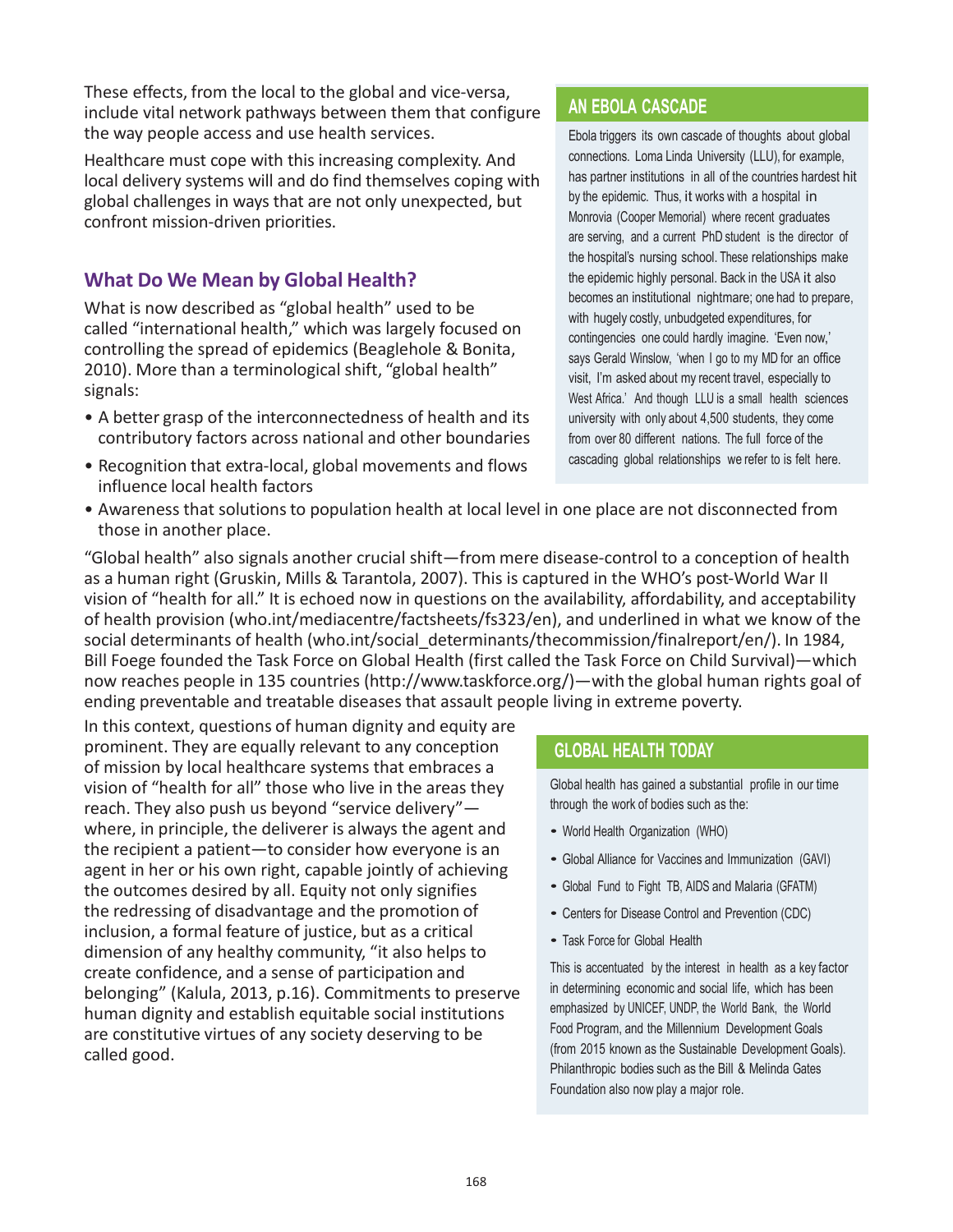## **Why Does Global Health Matter?**

Health care, then, beyond the provision and application of brilliant technological and managerial capacitiesto combat disease and illness, is a crucial support for the "living human system." To define it as a *human* system and not simply a delivery or health system (or the like) calls forth a commitment to dignity and equity in partnership with all stakeholders. Fundamentally, then, it is not *just* about individuals, but also about establishing the healthy communities within which those individuals live and must find and sustain their own health with others.

Here we face the "constituency problem." Who are the relevant people or partners to whom one owes such a commitment? Does the constituency encompass one's own clients, a service area, a regional authority, a nation-state, or all of humanity? If geographical and even cultural boundaries increasingly turn out to be irrelevant (as in the Ebola cascade noted above; or in the sharing of human organs for transplantation, for example), where are the limits on what we consider the relevant constituency? As the movement of people grows, who has access to care and who does not?

### **"Global health, in this sense, is not about something somewhere else but about one's own location in a much larger, complex reality that has to do with one's own long-term impact and sustainability."**

Such questions, cutting across all traditional boundaries, are central to global health—but they are equally applicable locally. The issue becomes clearer when we think of mobility, risk management and strategies of planning, all of which transcend local realities. In short, not only every government or public health system but also every private healthcare system in the world:

- … *struggles* with how to prioritize healthcare spending—especially in the tension between the dramatic needs of the poorest for basic primary care and the massive costs of managing the growing array of chronic conditions;
- … *confronts*, at some level, market pressures governing access to quality high-tech healthcare and expensive drugs and treatments (often restricted to the upper middle classes);
- … *must find* legislative and/or other means to address the social demand for health and wellbeing;
- … *faces* the tension—directly impacting upon the provision and acceptance of healthcare between the powerful medical, technical, and operational instruments it wields (which tend to view a patient as a composite of materials and processes to be managed or repaired), and the complex, socially formed, relationally embedded, and self-directed persons that human beings actually are (see HSLG, 2013, Ch.5).

Notwithstanding different political frameworks and regulatory milieus, we have much to learn in all these respects from what others are doing elsewhere in the world and we hope that they may indeed have something to learn from us.

Movement and dynamic interaction across existing borders and boundaries—geographical, disciplinary, institutional and social—are not exceptions but, now more so than ever, definitive. Global health, in this sense, is not about something somewhere else but about one's own location in a much larger, complex reality that has to do with one's own long-term impact and sustainability. Most fundamentally, it has to do with the "just and equitable distribution of the risk of suffering and of tools to lessen and prevent it" (Farmer, Kleinman, Kim, & Basilico, 2013, Preface). This basic vision of health binds the global to the local and the local to the global, and it incorporates both nation-states and non-state institutionssuch as non-governmental organizations (NGOs) or non-profits, private philanthropists, and community-based organizations.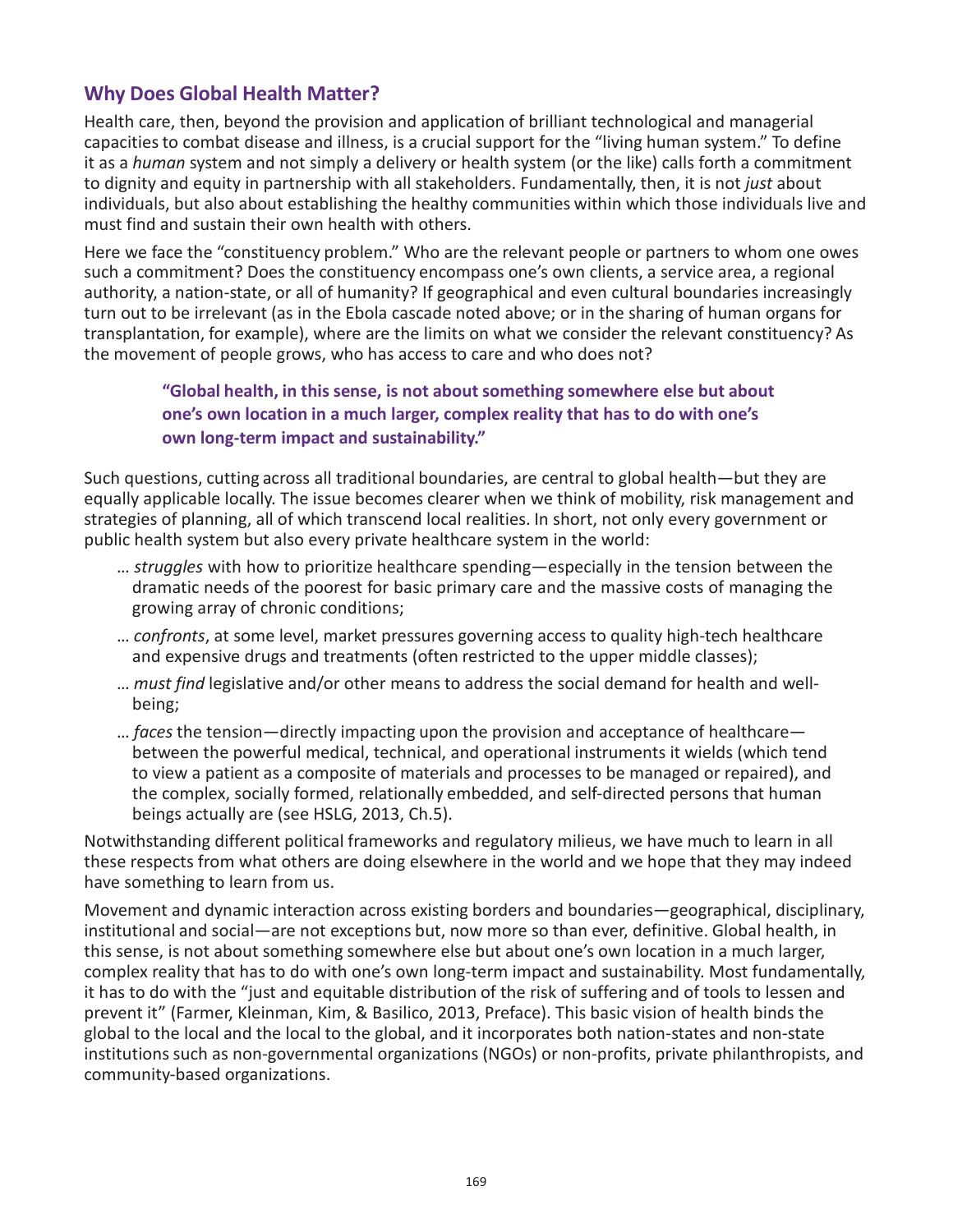## **Pathologies of Global Health**

Just as no one escapes the effects of global ill-health in the end (Kim, Millen, Irwin, & Gershman, 2000), so no one escapes the global marketing and pricing realities that are rapidly emerging in healthcare. The human capacity to invent new and costly healthcare interventions greatly outstrips the human capacity to pay for these interventions.

**Consider just one recent example: the production and selling of a molecule called sofosbuvir, marketed as Sovaldi by an Israeli company called Gilead (see [http://chisite.org/research/the](http://chisite.org/research/the-)value-of-sovaldi). This drug is phenomenally successful in treating Hepatitis C. Gilead sells** the drug in the U.S. for \$1000 per pill. This means that the treatment of one patient will cost **about \$80K or more. With about eight million Americans infected with the disease, it is easy**  to see that this one new drug will add billions to our healthcare costs. And this is just one **example of which there are many.**

Such considerations drive us to think about the language of life (see further below on Leading Causes of Life) rather than just the language of fighting disease or death. Adopting a more global perspective on such matters, it is readily evident that our current efforts in and dialogues about addressing questions of justice or fairness when it comes to the distribution of great benefits and great burdens are deeply inadequate. We need vital ideas and new frameworks to address these issues, as well as ways of rethinking old models that have not been fully realized.

Think, for example, of the core principles that supported the rise of primary health care (PHC). Its origins lie precisely in an earlier conundrum about the high cost of tertiary (especially) and secondary care in contexts where, for one reason or another, despite the availability of world-class medicine and professional staff, many still had no adequate access to it. PHC was not just a management solution but also a different vision of the place and purpose of tertiary and secondary institutions. Originally propagated by the WHO in its 1978 Alma Ata Declaration of "health for all by 2000," its vision was partly inspired by the Christian Medical Commission, which included leading US figures, working under the World Council of Churches in Geneva (McGilvray, 1981). And it already contained a clear view on what we today call the "social determinants" of health. Stripped of such elements and reduced largely to silo-based interventions (Cueto, 2004), the grand dream of PHC has largely fallen short of its promise—not for technical reasons but for watered down goals and naiveté about the fundamental complicities of power and privilege that create institutional inertia.

The history of PHC also reflects a more general reality. The emphasis of the WHO Social Determinants Commission (2008) on population health has enormous sway in health policy (bleeding over in the USA into notions of "population health management"). As important as it is, it still conceptualizes health care less fully than was done forty years ago. It identifies several key actors (global institutions and agencies, government, civil society, research and academic communities, and the private sector [WHO, 2008, p. 44]) and "three principles of action" (see sidebar on the next page), but it largely overlooks the significance of the communities per se within which people find their lives and their health. In over 200 pages, it only very briefly refers to "the importance of including intended beneficiary groups in all aspects of policy and programme development, implementation, and evaluation" (p. 96). It also barely mentions the need to enact "legal changes to recognize and support community empowerment initiatives will ensure the comprehensive inclusion of disadvantaged groups in action at global, national, and local levels concerned with improving health and health equity" (p.162).

Just as limited as the WHO's discussion of social determinants in this respect is the CDC perspective. It has identified six critical areas for "health systems strengthening" (HSS, another new catch phrase in global health), namely: Epidemiologic information, institutions and infrastructure, laboratory networks,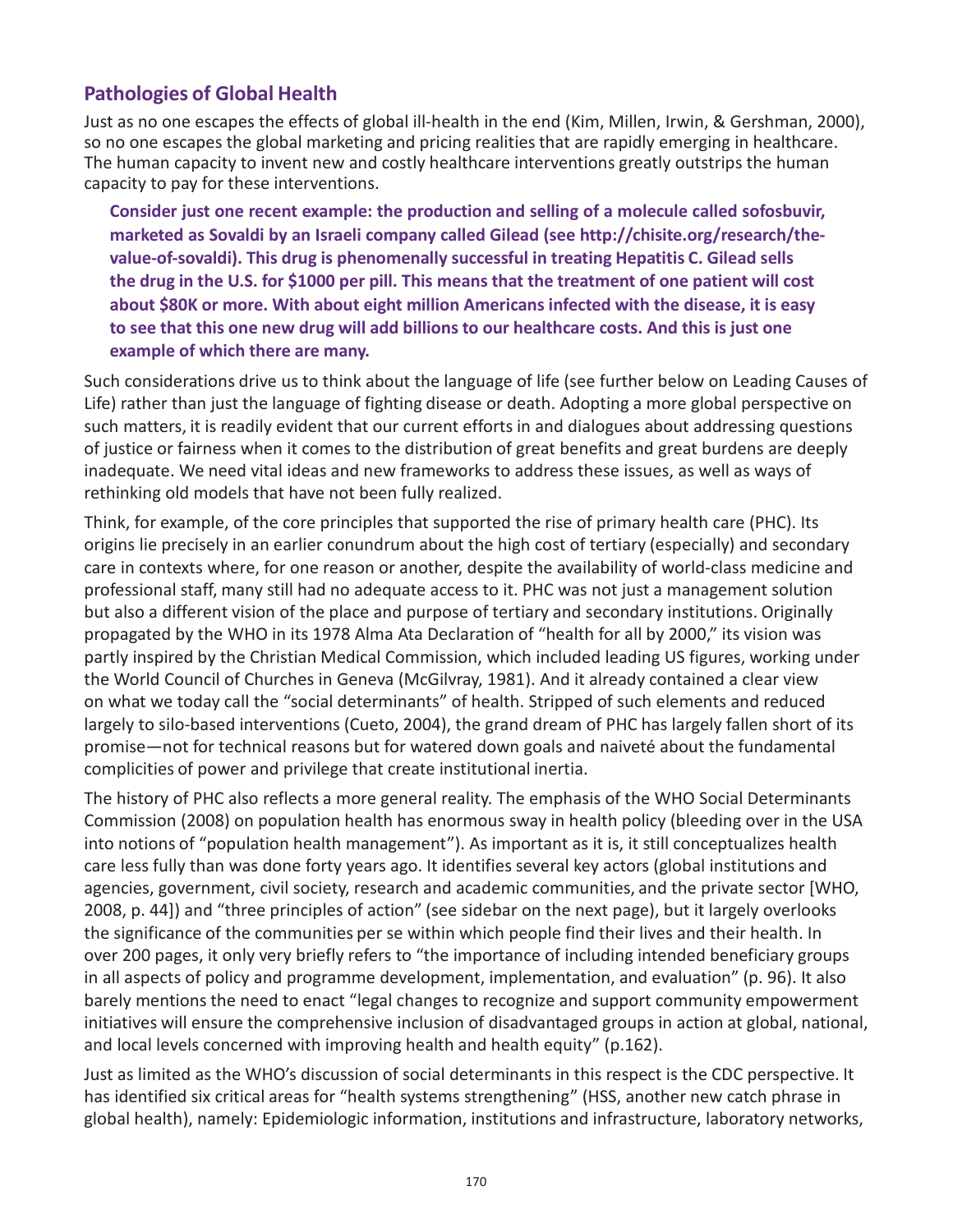capable workforce, programs, and research (Bloland, Simone, Burkholder, Slutsker, & Cock, 2012). None come close to incorporating in any meaningful way ALL those for whom it is meant. It remains a technical, managerial approach that limits our ability to figure out how to work across systems in their fullness—including with the communities served in "population health."

Assessing the state of global health research and practice at the beginning of the Twenty-First Century, Panter-Brick et al. (2014) thus forcefully argue that:

• Global health falls prey to deadly sins—coveting silo gains, lusting for technological solutions, leaving broad promises largely unfulfilled, and boasting of narrow successes.

## **3 PRINCIPLES OF ACTION**

- **1.** Improve the conditions of daily life—the circumstances in which people are born, grow, live, work, and age.
- **2.** Tackle the inequitable distribution of power, money, and resources—the structural drivers of those conditions of daily life—globally, nationally, and locally.
- **3.** Measure the problem, evaluate action, expand the knowledge base, develop a workforce that is trained in the social determinants of health, and raise public awareness about the social determinants of health.

*(WHO Commission on the Social Determinants of Health, 2008, p.43)*

- Global health needs to transform its current landscape to keep faith with its core mandate of promoting health equity.
- Principled action is grounded in ethical values that put front and center the quality of our relationships with the communities served.
- Articulating a coherent global health agenda will come from virtuous courage and prudence in decision-making, fostering people-centered systems of care, and addressing health needs over the entire lifespan.

Stakeholder Health wants to understand how to approach health care provision and access for complex people in complex communities. The idea that anyone, or any one entity can simply "manage" a population to achieve health is inadequate for leaders trying help their institutions and communities adapt. Worse, it could draw leaders into further complicity regarding the ills that are ascribed to global health but that affect us all locally too. Hospital leaders must acknowledge that they are in relationship with their nearby communities. And, as noted in earlier chapters, most hospital relationships with their communities have been marked, when examined honestly, by historical events that merit lament about the past and demand rigor in present day dealings.

Perhaps the time has come to fulfill what was imagined a half century ago. One key shift—still a new thought even for Stakeholder Health—is that a global vision doesn't apply just to "Third World" or "developing countries" (as the CDC position and others describe it), but to the whole global community.

## **Grasping the Promise: The Future Present**

We should speak not only of the "sins" of global health but also of ways of re-orienting action. Right now, perhaps more than ever before, there are particularly good reasons to do so:

- With applied will and intelligence the possibility now exists within global health of a "Grand Convergence"—a realistic chance of reducing infections and child and maternal mortality to low rates universally, and of tackling non-communicable diseases and the impoverishing effects of health expenditures within a generation (Lancet Commission, 2013; Dybul, 2013; Kim, 2013).
- The raised emphasis on the social determinants of health coincides with a global commitment to new "sustainable development goals" (Open Working Group on Sustainable Development Goals, 2014) that include numerous and ambitious measurable aims relevant to health and health equity.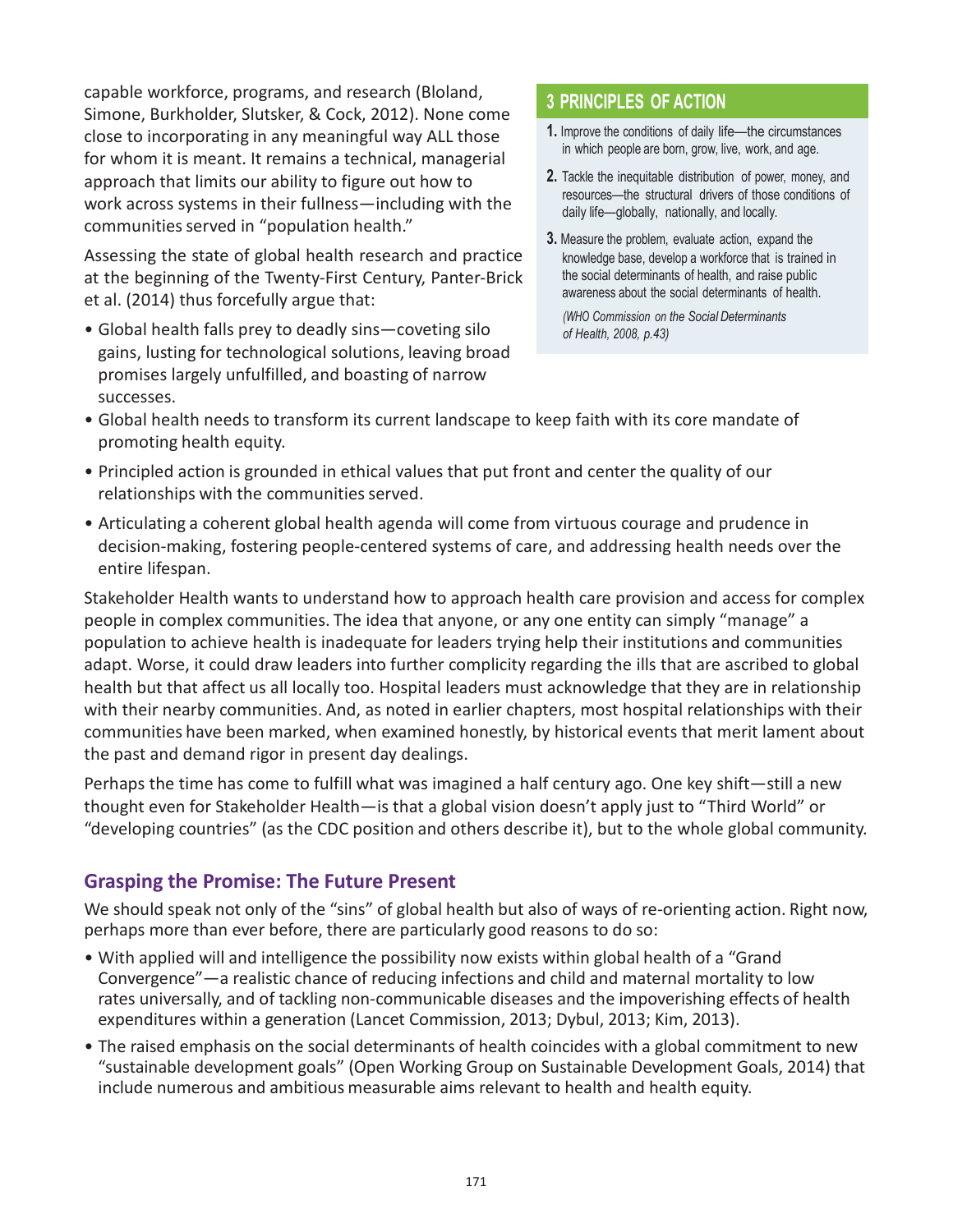- A specific concern to address diseases that affect the poor is manifest in The Global Fund to Fight HIV, TB and Malaria. As a major 21st Century initiative, it actively promotes and supports an idea of partnership in health that rests on continual growth, driven by mutual respect, shared responsibility and a strong commitment by all [\(www.theglobalfund.org/en/overview/\).](http://www.theglobalfund.org/en/overview/))
- A rapidly growing interest in health systems research—astonishingly, largely absent before the first meeting of the First Global Symposium on Health Systems Research in Montreux in 2010 (two held since in Beijing and Cape Town, a fourth soon in Vancouver)—signals a deep concern for the interlinked aspects of health care, with working groups on finance, medicine, quality, evidence, ethics, community care and more [\(www.healthsystemsglobal.org/twg/\).](http://www.healthsystemsglobal.org/twg/))
- Widespread and increasingly central chronic conditionsthat extend over increasingly long periods of peoples' lives call forth a global rethink of costs and the nature of health services. Critically, this pandemic of chronic conditions also highlights the crucial role of appropriate local signaling mechanisms—ways in which families, friends, attentive local leaders or community groups are alert to what is happening to someone around them—and of the accompaniment of people who live with these conditions that hospitals and clinics cannot achieve on their own.
- Our earlier publication (Health Systems Learning Group, 2013) and this volume (Ch. 6: Community Asset Mapping), directs us to think of how one accesses and supports the already existing assets and agency in the communities served, including those inspired and sustained by faith commitments and networks (Olivier et al., 2015; ARHAP, 2006). As such, herein lies the greatest challenge in how we understand individual health in relation to community health on the one hand, and community health to formal institutions of health provision on the other.

## **GLOBAL HEALTH ACTION**

Current literature has highlighted at least six ways to re-orient global health action. Specific future steps are to:

- Strengthen institutional leadership
- Follow <sup>a</sup> people-centered and life-course agenda
- Theorize global health in <sup>a</sup> manner which robustly integrates structural and behavioral change in systems of care
- Espouse <sup>a</sup> coherent strategic frame for financial incentives and effective leadership
- Deliver with more consistency on medical and public health promises
- Listen more carefully to what locally matters in everyday life.

*(Panter-Brick, Eggerman, & Tomlinson, 2014, p. 23411)*

## **Seeing the Local Relevance**

Many of the issues and concerns that shape transformations in global health are not simply global; they arise from and return to local contexts. The global and the local are not really opposed, then, but "different sides of the same coin" in which general insights and knowledge become available even as "all" ideas and practices have to adapt to [particular] contexts and niches" (Robertson & White, 2007, p.62-3). Learning between contexts happens by diffusion and adaptation. There are thus several ways in which the insights from global health have relevance for Stakeholder Health members (and vice-versa).

The first is the changed environment in the USA. The Affordable Care Act has introduced concepts and operational demands that force a reconsideration of health care provision and its accountability structures as a whole, whether public or private. The ideas suggested as crucial for global health action (see sidebar on "Global Health Action") are directly translatable into local contexts, and the ACA pushes in this direction. Second, worldwide, this has given new impetus to the role of community health workers (see HSLG, 2013, p.59-62; this volume, Chapter 5), but also extended it beyond the provision of a service to the idea of 'transformative partnerships' (HSLG, 2013, Ch.6).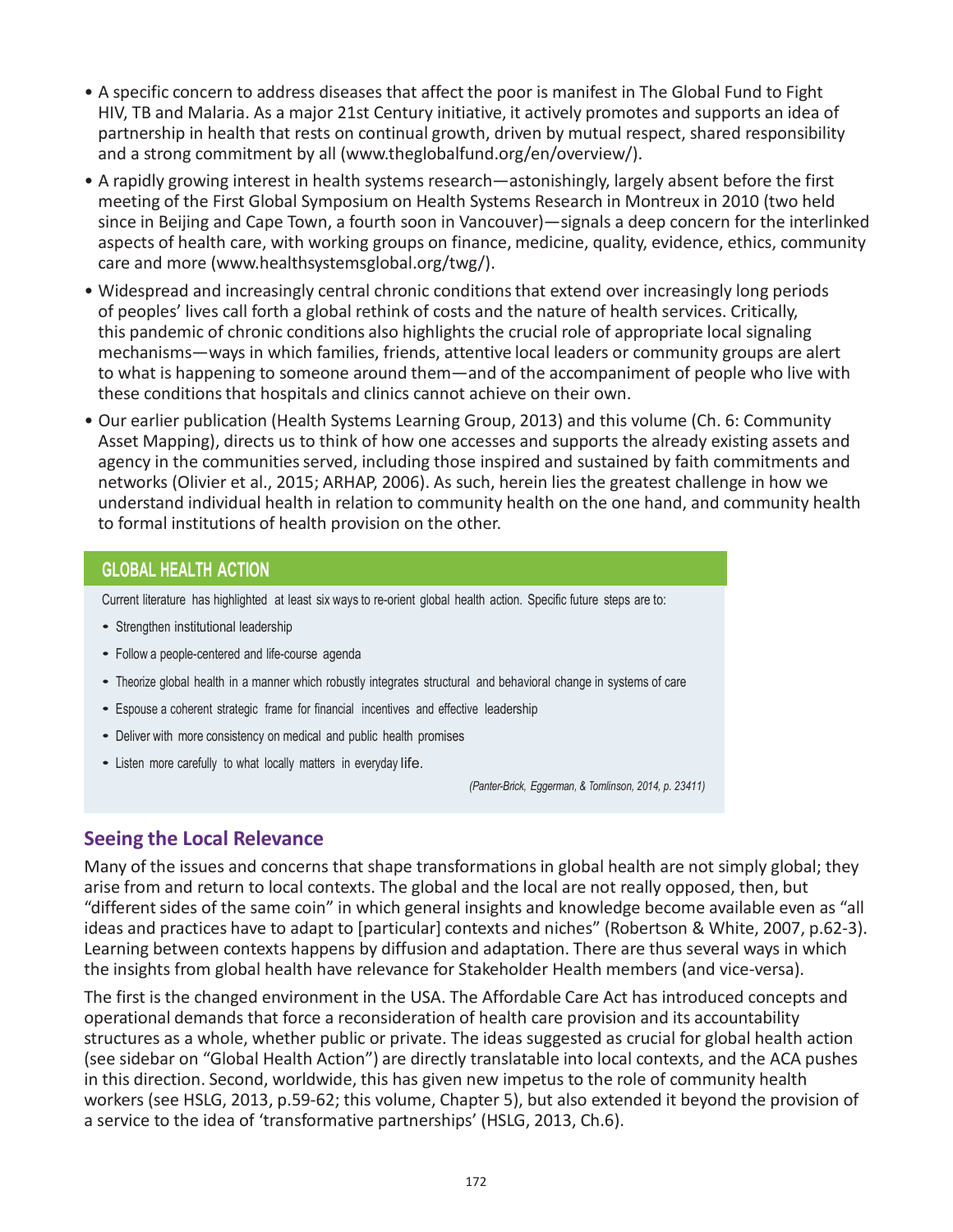Still fully to be grasped is the complexity this involves (as noted in Chapter 1), taking us beyond the walls of our formal health care facilities, in operational and governance terms. Here we add a deeper awareness that many of us already have surprising partnerships beyond the local that can contribute to our mutual learning.

### **Partnerships Again**

Many questions have been raised about partnerships in the context of global health, particularly some of their critical shortcomings. Power dynamics favor the financially and politically strong partner's ability to dictate the terms of partnership, creating an unproductive and ultimately unsustainable one-sidedness in the relationship. "Forming partnerships" is not enough even when those involved genuinely have good intentions and want to move towards equitable relationsthrough these partnerships. Whereas medical education is now moving toward collaboration rather than competition, few great examples exist to define what authentic collaboration means between health systems and communitiesthey serve. Collaboration in health care raises issues of shared responsibility and mutual accountability that have not been addressed in most discussions of the changing nature of delivery systems.

In fact, the relevant learning partnerships are often found by following the threads of existing relationships. These can be surprising; instead of just following them home to a nearby neighborhood, we might well follow them home to a neighborhood a few thousand miles over the horizon. The Somalis out the window in Minneapolis are already a live bridge to northeastern Africa. Look out the other window and the Hmong neighbors are a bridge to Southeastern Asia. Those bridges tend to be marked by "mission" and care for the needy, but they are also clues to where to find resilience and adaptive practicesrelevant to many challenges in Minneapolis—or Atlanta, Winston, San Bernardino, Miami or Houston.

### **Key Reference Points**

The globe is round and if we go far enough one way we will actually come back home—all of the lively domains of global health learning and policy elsewhere are alive and contentious in every county in the United States. Some are particularly relevant to the learning process upon which Stakeholder Health has embarked. We introduce them here, adding our own thoughts about potentially fruitful directions of thought and learning.

#### **A. NEITHER UPSTREAM NOR DOWNSTREAM: PRIORITIZING MEDICINE IN THE 21ST CENTURY**

How do we prioritize services in the face of growing and aging populations, shifting patters of life-long chronic illnesses, rising costs, changing professional goals, and increasing specializations (Cochrane, 2015)? Neither "vertical prioritization" (a hierarchy of choice within a special field or group of patients) nor "horizontal prioritization" (a hierarchy of choice between special fields or types of illness or disease) is best.

Arriving at a fitting answer is confounded by the conceptual split between "upstream" (distal) and "downstream" (proximal) interventions, which imposes a linear logic on the way we do things. This prevents a clear grasp of the interacting causal pathways that operate at multiple levels (body, person, family, community, society, polity, economy and environment), sequentially or simultaneously, to shape health and ill-health. We tend to emphasize one against the other and allocate our resources and energies accordingly. So we fail to account for or adequately respond to the full ecology of human health (Krieger, 2008; Manchanda, 2013).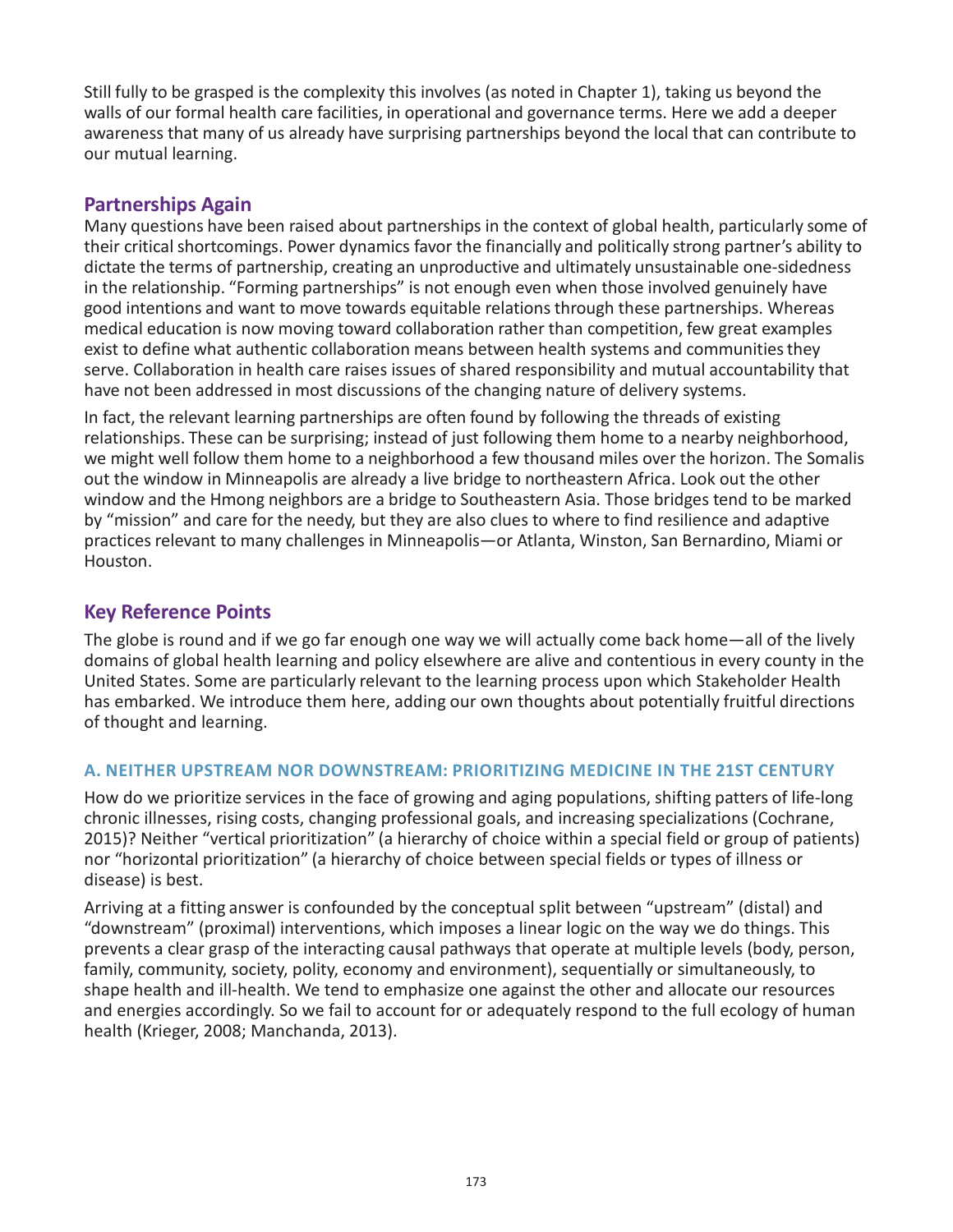

We could think in terms of turbulent circles of interacting energies, of a vortex rather than a linear stream, of whirls with continually shifting centers moving in constantly interacting ways. That would mean paying attention to the dynamic whole within which any particular level can have a direct impact on any other even when they are not "proximate" in space and time. Reimaging health care along such lines would force us to reorganize the way health care delivery is understood, over the lifespan of individuals and of populations, as an ecological whole. Within this ecological whole, we would need to identify both pathological patterns, but also generative ones, beyond the limited set of levels and limited range of responses that hospitals can address on their own.

#### **B. EMBRACING THE MIX: TRANSCULTURAL "HEALTHWORLDS"**

Part of that turbulent vortex includes increasingly diverse people or groups who hold visions of health and well-being that are often not compatible with what a hospital or its professional staff think they are about, yet which can and do have considerable impact on if, how and when someone accesses any formal health care services and what else they do "out of sight" of the formal protocols. Health system providers have looked for ways of providing culturally competent or culturally sensitive healthcare delivery but this only goes part of the way. We expand this to include the idea of "healthworlds": the ways people construct their understandings of health and illness in local contexts through coherent, organized patterns of interpretation that guide their health-seeking behavior, as shaped by culture, sociopolitical context and environment (Germond & Cochrane, 2010). These healthworlds reflect a transcultural reality with which health care providers have to come to terms, paying attention to them critically but also insightfully and appreciatively. This also reflects a growing movement in healthcare delivery to focus on dyadic partnerships between activated, informed patients (who are increasingly accountable to outcomes) and providers (Epping-Jordan, et al., 2004).

#### **C. POPULATION DYNAMICS: TRANSNATIONAL MOVEMENT**

The migrant has been called the "political figure of our time" (Nail, 2015). Migration has always been with us across the globe, but qualitative shifts are affecting the way this plays itself out. These shifts impact upon local realities as more people move more frequently, while greater diversity (with all its challenges) in local populationsincreasingly becomes a norm. Migration is no longer the exception but increasingly the rule in matters of polity and citizenship, with direct impact on health systems and nation-state understandings. Sociologists speak of "transnational" flows that, despite controls, do not obey the constraints imposed by existing nation-state boundaries (Vertovec & Cohen, 1999). Moreover, thanks to contemporary modes of travel and communication, people who migrate now move less from one place to another and more in an oscillating pattern between places, exchanging material and immaterial goods across space and time in unprecendented ways.

Health care provision is also affected by this oscillating system of ties, interactions, fluid exchanges and high levels of mobility that are often intensive, function in real time and impact upon the numerous spaces that people on the move now occupy. We do not yet know how important this is and to what extent it affects population health (either negatively or positively). The USA is a country built up-on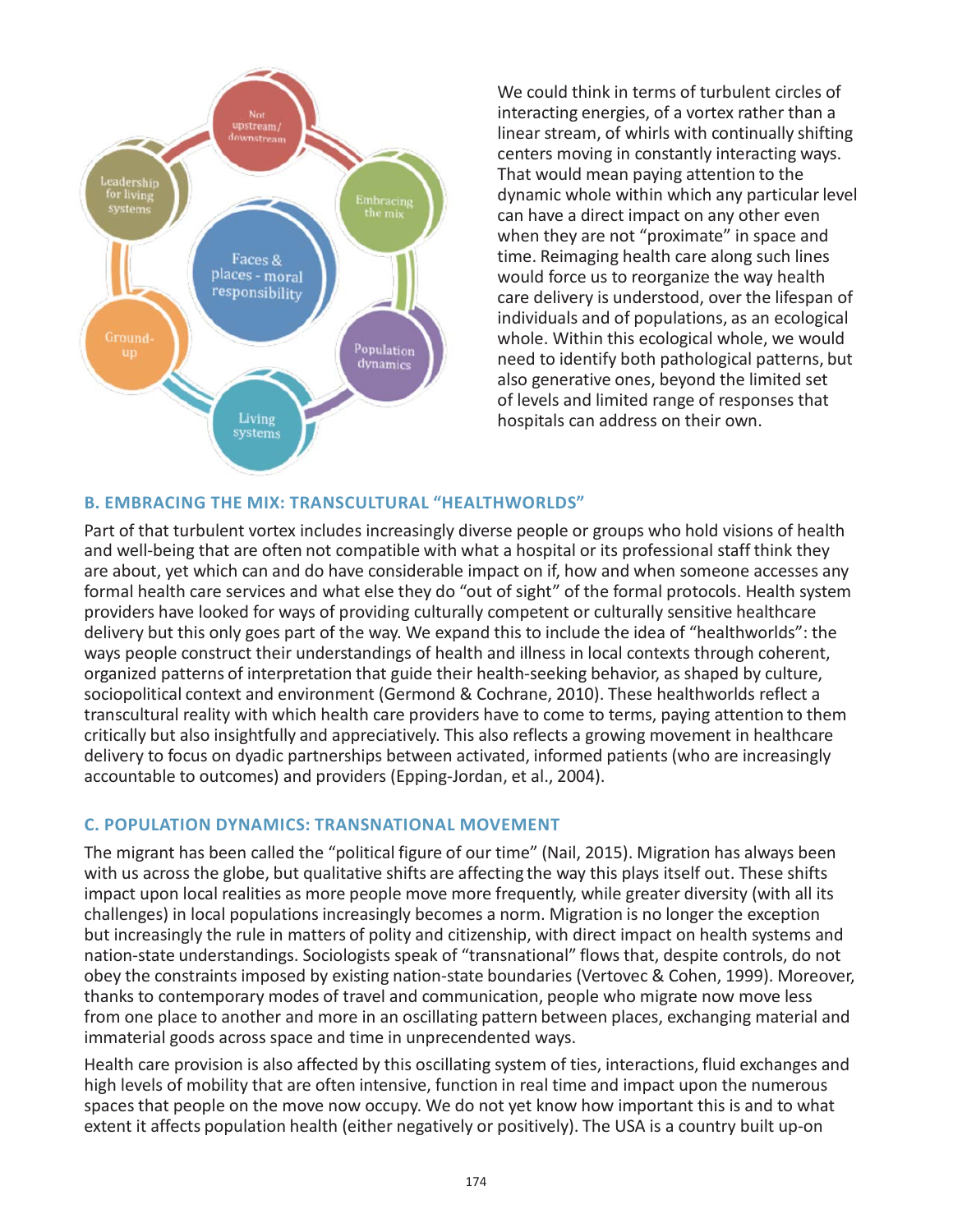migrant populations but with policies and programs largely still framed within the traditional, more static view of what migration means. Global health research suggests that the phenomenon may become more important, especially as diseases and illnesses migrate more easily for the same reasons, in complex ways and in multiple directions. What is true of disease and illness would be true of both tangible and intangible assets for supporting and enhancing health as well.

#### **D. LIVING SYSTEMS: PATTERNS, NODES AND PATHWAYS**

We need a more mature science of complexity around health systems, including a more complex view of what we mean by a health system. Our earlier document began to consider some dimensions of what this might mean (HSLG, 2013, Ch.3: "Leading Health Structures", & Ch.6: "Integrating Community & Health Systems") and Chapter 2 in this volume alluded to the foundational frameworks needed as we begin this task.

Sir Muir Gray (2011) thinks that "If the 20th century was dominated by bureaucracies and markets, the 21st century will be dominated by collaboratives, cooperatives, networks or complex adaptive systems." He thus advocates a "systems approach'" to health care, defined as a set of activities with a common set of objectives, focused on particular illnesses or diseases but cutting across the traditional division between primary, secondary and tertiary healthcare. It is thus still limited to the delivery of health services by professional providers through what he calls "care pathways" that navigate patients between the levels of care.

Besides really still representing a focus on "illness care" rather than "health care," there is only limited discussion of how, if at all, others outside of the formal healthcare facilities might be part of this. Currently, some of this focus already exists in many community health centers in the USA, whose Boards consist of local citizens.

Unfortunately, our understanding of a health system still revolves primarily around an inside-out approach (from provider to client). As long as this functions as our primary intellectual model, we cannot adequately take account of the complexity of health challenges and opportunities, nor of our relationship to communities we serve. Whether we are speaking of medicine or of care and health more generally, our interventions are in living systems. Without understanding more about such systems, we will not be able to achieve the goal of health for all that meets our mission.

Here sciences of complexity such as neurology provide us with useful (and applicable) metaphors for rethinking the way we organize ourselves. In particular, complex systems are networks of nodes and pathways, varying in density or impact. The hospital, clinic or dispensary are only some of the nodes that matter, and the pathways to health they provide are not only relatively limited but often even not the most important ones except at critical moments.

A further implication follows: complex living systems also generate qualities that are an expression of the system as a whole and not of particular nodes or pathways. This thought has important implications for how one might understand population health, including how one might measure its status. In these metaphors, three ideas are worth exploring: patterned complexity, generative nodes, and effective pathways (see Sidebar).

- **PATTERNED COMPLEXITY** Complex systems are dynamic, emergent and partly unpredictable, but they also exhibit regular and repeated patterns at multiple levels (they are 'fractal') that can be grasped and worked with to advance health. The 'leading causes of life' framework captures on such a set of patterns that are applicable from the biological to the global level.
- **GENERATIVE NODES** By generative nodes we mean those organizations where differing streams of thought, innovations, and relationships come together to form a hub capable of generating fresh approaches to community health development. Networked living systems survive and flourish because of the presence of generative nodes (one may also speak of 'keystone species' in some contexts). It would be valuable and possible to identify these nodes and nurture them towards 'life.'
- **EFFECTIVE PATHWAYS** Network pathways that connect nodes in differing ways represent crucial communication and action channels. Again, it should be possible to track the most effective pathways between generative nodes within the system while identifying those that are degenerative, ineffective or redundant. This could be key to adaptive and more durable health care practices and interventions.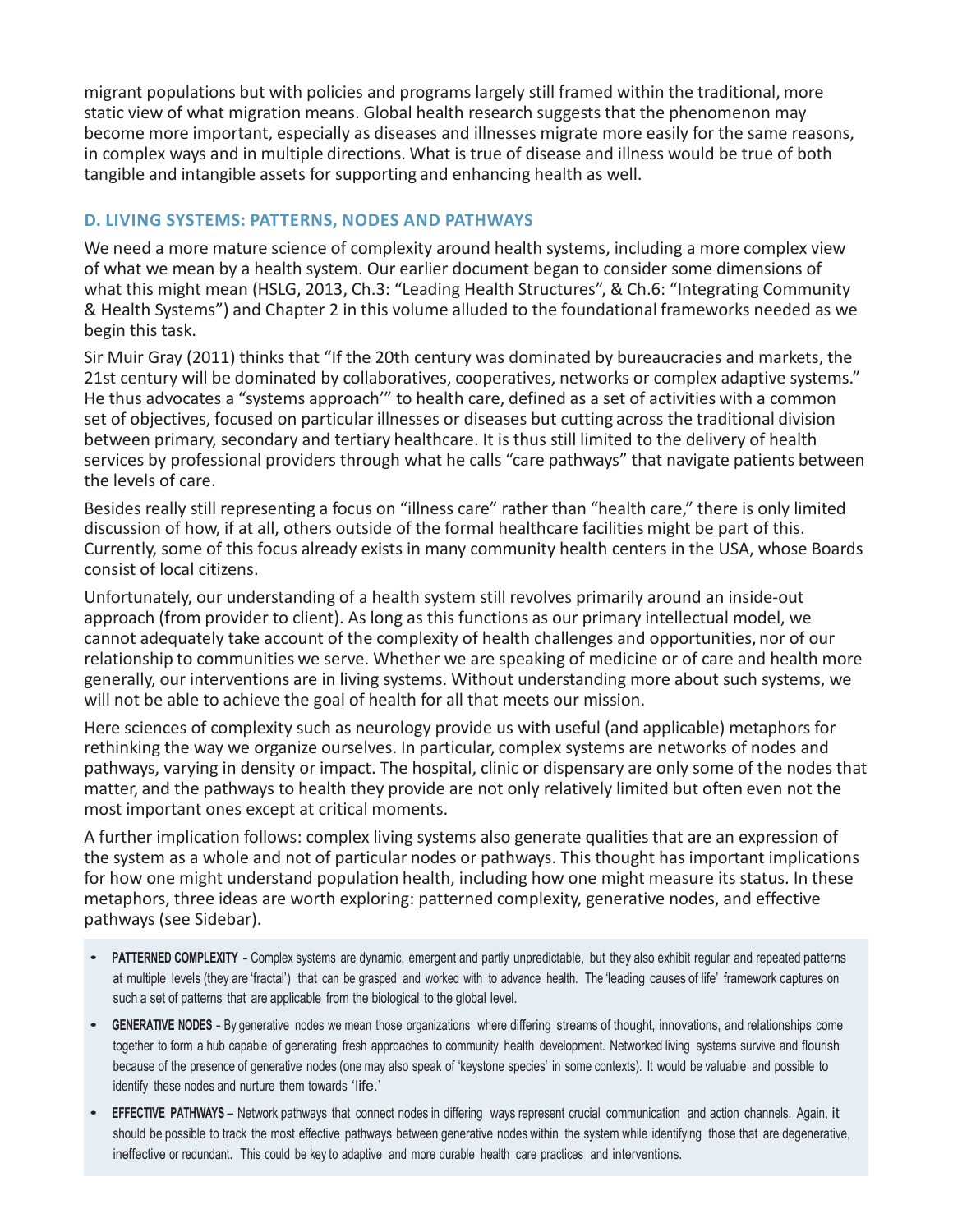#### **E. LEADERSHIP FOR LIVING SYSTEMS: INSIDE OUT, UPSIDE DOWN, CEDING CONTROL**

Living human systems are dynamic, ever-evolving, self-organizing networks that have a "logic" of their own. They include a degree of unpredictability and their processes are out of our immediate or direct control. Yet the more we grasp and adaptively work with them, the more we may be able to look forward to a time, even if still a distance away, when quality is normal and care is rationally aligned. We need better ways of understanding the impact of interdependent variables, context-dependent network relationships, time-dependent variation and forms of local control. Yet it is common to discuss them, particularly within hospitals, as designed institutions: predictable and serving efficiencies.

In a hospital institution dedicated to preserving itself, predictability and related resource allocation will seem dependent on a precise knowledge of averages and aggregations. In the complex system, averages and aggregations may be relatively meaningless because of the interactions and relationships of the parts. This has enormous implications for health system operations, accounting and research. We should be able to understand human living systems with a rigor to match that applied in understanding pathologies. We should also be able to rethink accordingly the meaning of the "data-information-communicationunderstanding" continuum of learning. All of this also has critical implicationsfor the way we lead our institutions, with a view that encompasses a far more expansive approach than traditional accounting and modes of operational functioning allow.

As discussed in Chapter Three on "Leading Health Structures", we advocate that health system leadership recognize what has already been stressed repeatedly in this volume: markets, persons served or populations, migrant streams, infectious disease and chronic disease patterns, data and payer panels and more, exist in living systems that are in constant chaos or flux, and cannot be controlled or managed. These factors must be dealt with adaptively and proactively rather than reactively. This is possible not only because of our own institutional capabilities but also because complex adaptive, living systems possess the capacity to change and learn from experience. This calls for what we have in Chapter Three described as an inside out approach to leadership, in which the intelligence of the community outside the health systems guide our work as it expands beyond the hospital walls.

At the same time and in reality, healthcare systems are themselves complex adaptive human living systems. As such, they are also messy, unpredictable, and fraught with multiple and diverse relationships and meanings. The adaptive nature of these systems, both within and outside hospitals, means that as externalities change, so too do the relationships among the elements change.

In this respect, a "living systems" approach also confronts the harmful assumption that positional power is the only form of power that mattersin an organization. Yet there are many forms of power. Leaders with a "living systems" view will seek to identify these kinds of power and those who use them as an important step in building cohesion and stability. They will humbly seek out those who understand and wield these differing kinds of power and reinforce the continuouslearning necessary to support, encourage and realign practices. This will often require that we intentionally and without guile flip the power dynamics and turn them upside-down, that we as providers and the hospital as institutions cede power to those typically marginalized both within the hospital and outside in community, valuing and honoring the intelligence of those persons and communities.

#### **F. FACES & PLACES: MORAL RESPONSIBILITY**

At the heart of the vision of medical science and of those whose passion is to work for the health of individuals and the health of all is the question of means and ends. For Stakeholder Health, the overarching end is health for all, which is of course very different from merely "health care for all". Though no single institution or even network of institutions can assure this end, it serves as the universal lodestar for understanding our particular contribution and must take into account all those who have a stake in their own health and well being.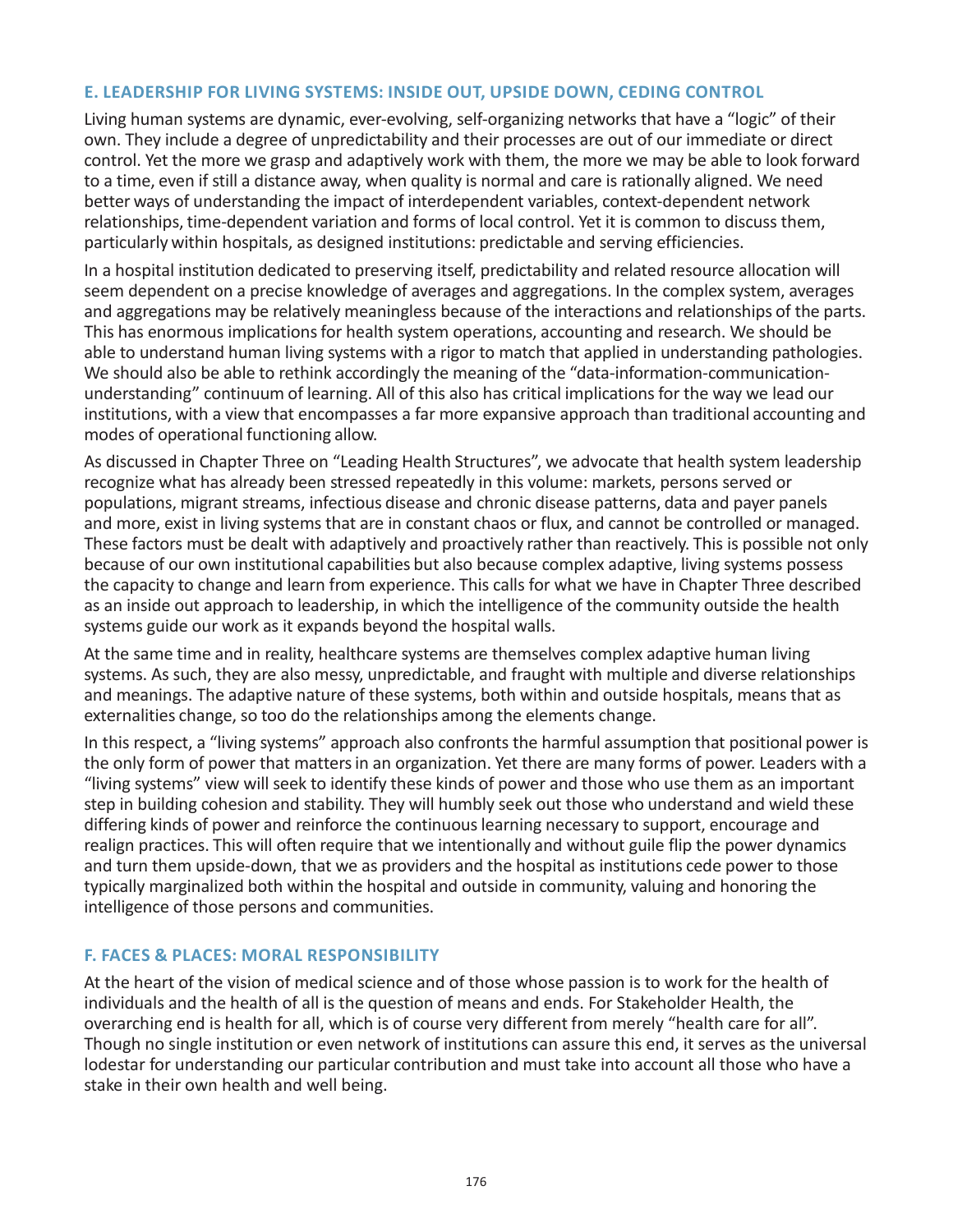Here the question of accountability and its mechanisms becomes central for any particular leader or institution. We deal with this in two ways below: a consideration of what we might understand by working with the complexity of human life ("World Three" and a "language of life"), and in some implications for how we might understand accountability as going beyond the institutions or organizations for which we are responsible.

### **FROM WORLD ONE TO WORLD THREE: COMPLEX LIVING SYSTEMS**

- The promise of **World One** is arriving at the point where all the component tools and practices for improving health are dependably competent, efficient and fairly available to those who need them. We cannot treat lightly the successes of process improvements that have been achieved in this regard, though it remains only a first basic step.
- **World Two** is marked by thoughtful gains and synergies achieved by integrating and aligning the many tools, procedures and techniques for detection, prevention, treatment and management of disease conditions. This is within the range of most schemes of population health management and their common focus on illness and disease.
- The essence of **World Three** is that its primary organizing logic rests on the causes of life rather than the causes of death—a fitting language for the complex, fluid social life of human populations. Here the many parts of our institutions, guilds, networks and relationships, including the huge array of now-relevant community partners and social assets, find alignment in contributing to the life of people and the life of the social whole.

## **World Three: Working with the Complexity of Human Life**

Global health emphasizes health as a human right and aims at "health for all." In both respects the last two centuries has seen major advances, yet much remains a hope rather than an achievement. A lesser, seemingly more reachable, golden goal of global health is disease eradication. Here current developments in science, technology and funding are promising but not enough. As a recent high-level international assessment confirms, "Even when the biological, technical and operational criteria are by and large favourable" the eradication of a disease will also depend upon non-biological "critical enabling factors" (Cochi & Dowdle, 2011, p. 99), like social complexity, political will and moral judgments—in short, vital qualities of a human living system. A good example is the ongoing campaign to eradicate polio, always affected by local human realities and large system rigidity or brittlenessin changing methods.

The future in global health/local health, then, may well in part depend upon conceiving not just of morbidity and mortality (or pathologies and "death") as key points of engagement and investment, especially because now chronic disease and mental health issues are so dominant. Equally rigorous attention needs to be given to leading causes of life: generative processes—biological, personal, relational and social—that sustain and enhance health and well-being in the first place. We think of this as moving from World One to World Three (Gunderson, Cutts & Cochrane, 2015).

## **A Language of Life**

With such a vision, we begin to see people and their groups in terms of how they find their life by identifying and tracking a select but operationally meaningful set of factors that "cause" life. This opens up a significantly different way of organizing the strengths, structures and assets of the health sector with people for whom they might be relevant.

A "language of life" conceptualizes a living human being, beyond mechanics and disease, as a complex, adaptive, choice-making, meaning-rich, generative, future-seeking creature that is alive. Not able to be controlled rigidly, not merely following instructions or prescriptions, perhaps as likely to be noncompliant as not, a human person is alive, filled with the potential of creative freedom ("spirit") and capable of more life. That energy, expressed at social scale of community and populations, allows us to think of healthy human populations and not just of managing the care of a group of mammals.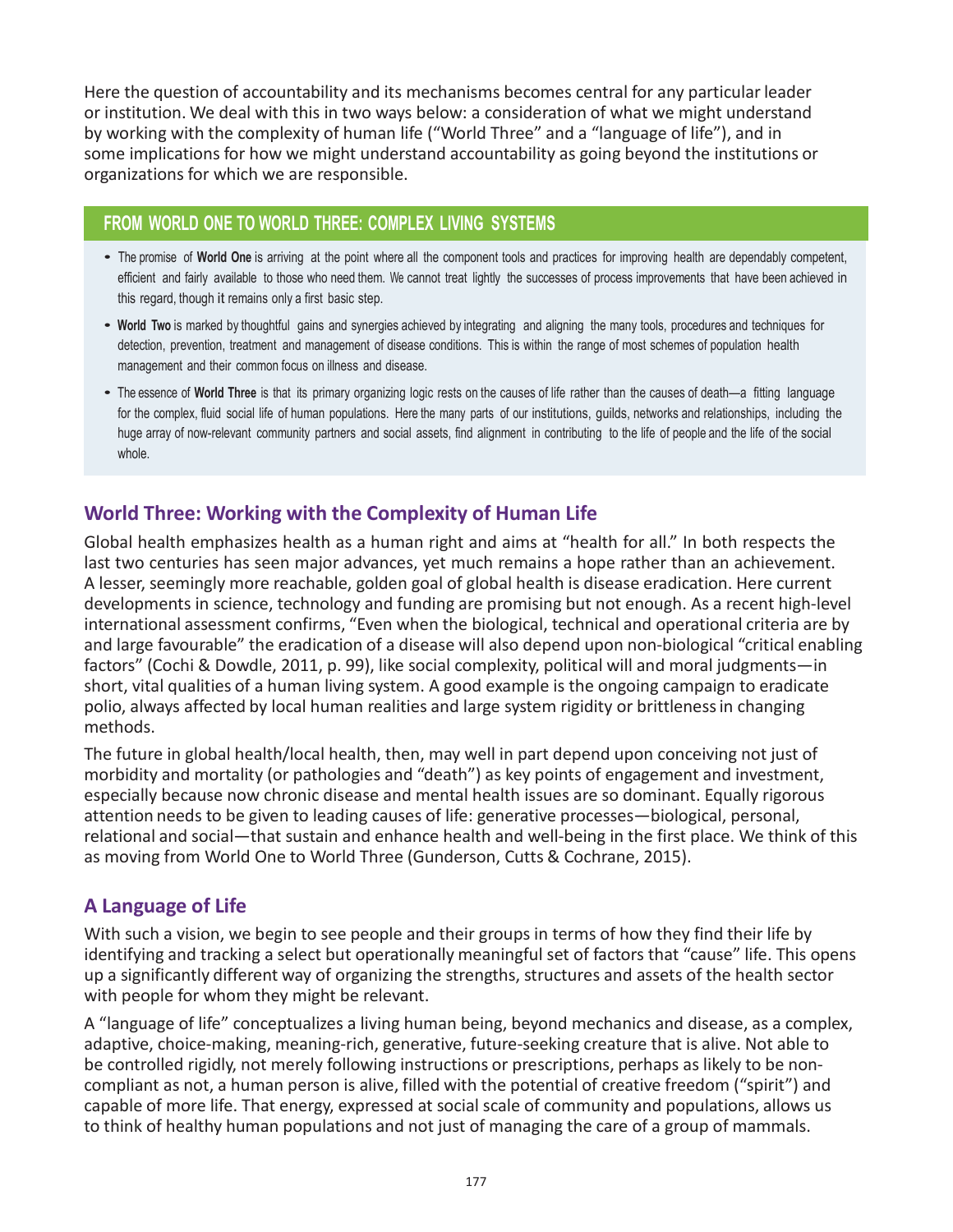## **THE LANGUAGE OF LIFE IN ACTION: SUPPORTERS OF HEALTH**

The Supporters of Health Initiative has identified trusted connectors to the people in census tracts that represent the high cost outliers with chronic and costly Emergency Department and hospital use. These Supporters are long-term employees of the hospital who, as identified by their former supervisor M. Smallwood, are trustworthy listeners, energetic advocates, and brilliant field workers.

They are the "embedded reporters" who can not only identify the priority of necessary supports for individual clients, but also can coordinate (and discover) community services which can deliver components of support. They are constantly evaluating what is offered, what is delivered, and with what impact, for the survival of the most vulnerable populations in Winston-Salem served by Wake Forest Baptist Medical Center.

The pioneering Supporters apply the approach of Leading Causes of Life (LCL) by:

- Establishing connections on behalf of their patients, and among community entities serving the vulnerable
- Creating coherence for those whose illness or vulnerability have challenged their sense of meaning by accompanying them on their life journeys
- Advocating self-reliance as awareness of agency both for their patients and for service providers who may not be aware that they are part of <sup>a</sup> network of care
- Reinforcing hope by their daily presence, and by the intimate actions they take on behalf of <sup>a</sup> future of health and engagement
- Identifying and exemplifying intergenerativity by seeking out the lessons to be learned from those serving and being served by community efforts and by expanding the impact of each of those efforts.

*(Wood Ion, 2015)*

Harnessing, nurturing, encouraging and creating space for this life, and then aligning it with all that we have gained from Worlds One and Two, is the task of World Three health systems (Gunderson, Cutts & Cochrane, 2015).

Here we are also talking about a conversation to share and explore an entirely new healthcare vocabulary—new words that guide decisions and interventions to improve well-being and vitality. Among the words in this new vocabulary of a language of life are connection, coherence, agency, intergenerativity and hope (Gunderson & Pray, 2006; Gunderson & Cochrane, 2015, p.59-79).

In healthcare and medicine we often use the word system in the sense of "an assemblage of parts" that describes discrete units of understanding to form a unitary whole. The task of the Supporters of Health (see sidebar above) is different: it is both to discover and to strengthen the unitary whole, and to do it by finding connections, etc. among the discrete units or issues of care and community. These staff work with a "living system."

### **Implications for Stakeholder Health?**

The implications we draw here from our whole discussion of global health are easier to write down than act upon. Even conceptualizing these ideas may be difficult for leaders who must contend with a failed model of fee-for-service healthcare and who are trying to operate demanding and busy hospitals and clinics in the face of what often appear as impossible complexities and competing or conflicting agendas. Moreover, in any institution dedicated to its own preservation, careful attention will be given to the sources of funding for paying the bills. Funding arrangements do more to structure healthcare systems (or the lack of a system) than most other factors. We are beginning to see this point in action, as the major governmental sources of funding begin to shift their reimbursement schemes.

So perhaps our experience might be described as having one foot firmly planted on the dock of World One, and the other on a bobbing boat headed slowly toward World Two with World Three barely in view as yet, if at all. Yet sooner or later World Three will be the future. How then does one jump into the future without drowning?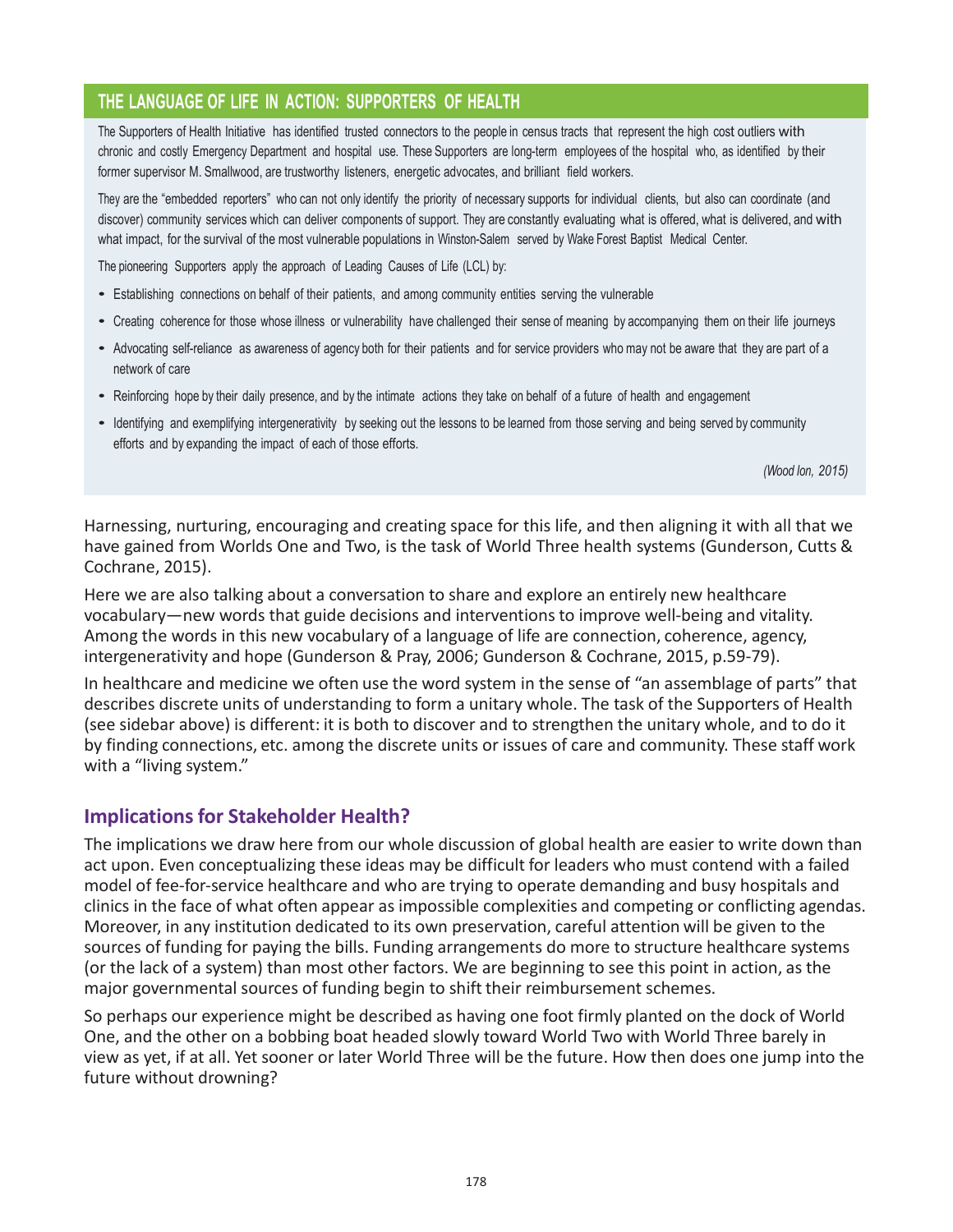Perhaps this work we are doing in Stakeholder Health can help. Thinking about how global dynamics "come home" in local healthcare systems is more than an exercise in comparing local and global realities or distinguishing between different levels of decision-making and action. It means thinking of a "fractal reality" in which patterns at one level (e.g. global) reappear at every other level (e.g. regional, local, or even in the guise of a single individual human being). As long as we are taking seriously the complex entanglement that shapes the health of individual human beings, of groups of human beings and of populations as a whole, what is learned at one level is intrinsically relevant to another. The lessons learned from cardiac care and recovery, for example, have been essential foundations of the wellness movement. Another example is the mass immunization campaigns have taught even small hospitals the importance of checklists, supply chain integrity, and so on.

On that basis, we identify at least six key implications for thought and practice around health and health care at both global and local level.

#### **1ST IMPLICATION: PRIORITIZE LIVING SYSTEMS**

To evaluate effectiveness a hospital system may seek measures of financial impact or indices of increased health literacy, and these measures will serve short-term goals; but real evaluation will only be valid in a perspective of long-term emergent change and the learning that has resulted. This takes patience and courage, as well as a profound and humble willingness to abandon what is comfortable and challenge what is denied. Then, we can discover what is at this point invisible to us, yet critical to health, and we can learn from ambiguity within the realization that we must remain uncertain out of our respect for the life in the living system.

#### **2ND IMPLICATION: EXPAND THE UNDERSTANDING OF ACCOUNTABILITY**

To whom am I or are we accountable for what? This can be answered narrowly but we pose the question broadly, framing it in terms of the differences between 'internal accountability', 'bureaucratic accountability,' and 'external accountability.'

- **Internal accountability** being answerable for one's skills or expertise (as a scientist, a technician, an administrator, a health care professional, etc.)
- **Bureaucratic accountability** answerability between different levels of the formal health system
- **External accountability** answerability between health provider and community.

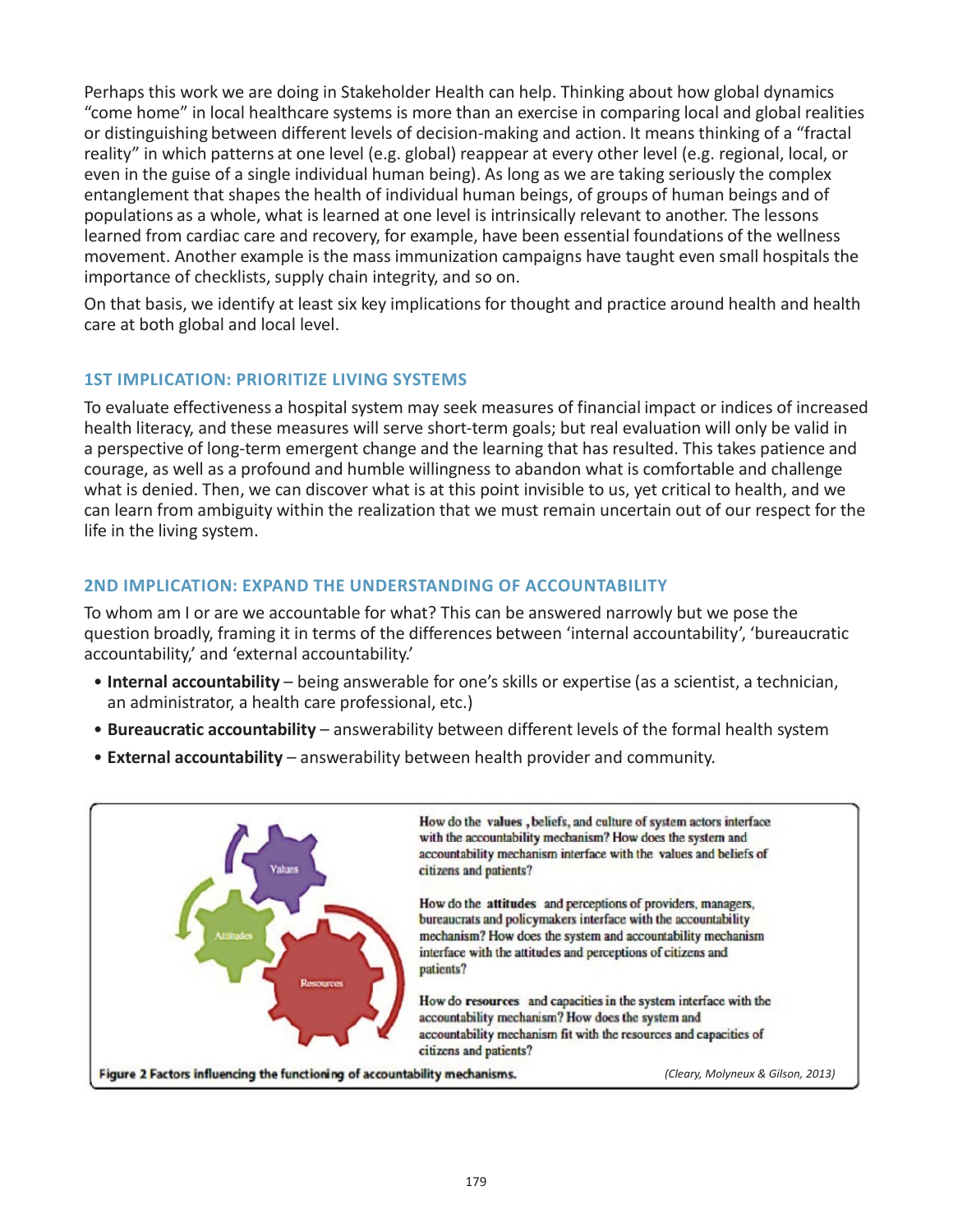Internal accountability is obviously what one wants at the highest possible level and we take that for granted. Of greater relevance to us here is the tension between bureaucratic and external accountability. Cleary, Molyneux and Gilson (2013), who are on the cutting edge of new health systems research work, note that how one regulates this tension using which 'governance' tools is deeply affected by a combination of values, attitudes and resources (figure 2 above).

In this view, a key consideration is the link between organizational culture, relationships and accountability processes. Here Cleary, Molyneux and Gilson speak of the importance of the "decision space'' that one enables. Commonly, to create some accountability between the health provider and the community it serves, the decision space is constructed by seeking community representation on clinic committees, by presenting reports, and by instituting complaint mechanisms. This is too limited an understanding of accountability, however. In practice it readily leads the patient/individual to false expectations and flawed optimism even as it leaves the formal health system wholly "in charge." And the notion of credible and fruitful partnerships is almost entirely absent.

The size and scope of private and public formal health care systems, and the influence and money they wield, gives them significant power and money to affect people's lives and well-being. As noted before, this power differential acts as a barrier between citizens and providers and limits, sometimes severely, any adequate functioning of external accountability mechanisms (Brinkerhoff, 2004). To balance this with stronger citizen engagement, involvement or participation is a challenge as we aim at "deep accountability" (Gunderson & Cochrane, 2012, Ch.9) for the health of the population we serve. Here "system learning" could become a key aspect of enhancing accountability in both directions, and as a way of handling the tensions and conflicts between them that are inevitable.

#### **3RD IMPLICATION: DEVELOP THE NECESSARY SCIENCE OF COMPLEXITY**

In working with living systems, we need evidence that matches their emergent, adaptive, dynamic and entangled yet always partially indeterminate complexity (think of a detective weighing clues) rather than data derived from tools designed for nonliving systems. Sorting evidence rather than data is important especially when we recognize that interconnectedness means that there will be increasing variation in any living system. Evidence includes narrative, reflections and deep searching for tacit knowledge beyond instrumental measures and a stronger valuing of these qualitative metrics. Evidence-based medicine tells us what to do, not how to do it.

### **4TH IMPLICATION: ADVOCATE "NURTURE" ABOVE "CONTROL"**

The great virtue of scientific medicine is that it helps us identify particular health problems with increasing precision and explanatory capacity, while giving us measurable outcomes. This tends to drive from sight, however, the communicative and relational nature of human life. Equally virtuous then is a focus instead on the practical, on "what works" to establish, sustain and enhance health for individuals or communities, how they can and do draw on their own creativity and resources for health in the living system they inhabit. Here we face the tension between the skills that experts and organizations need to function well with financial accountability, and the creative capacities and living assets that communities can leverage as co-creators of their health and well-being.

Surely, though, we are able to imagine and invent ways of turning this either/or into a both/and? To do that we would need simultaneously to cultivate the skills of instrumental reason in both our scientific activity (medicine) and our organizational operations (administration) even as we act to nurture the creative capacities that reside in the human beings both inside organizations and in the communities to which they relate. These life capacities are not limited to intellectually or scientifically trained experts or confined to particular institutions or guilds. They are present everywhere, and they are the stuff that allows for invention and innovation.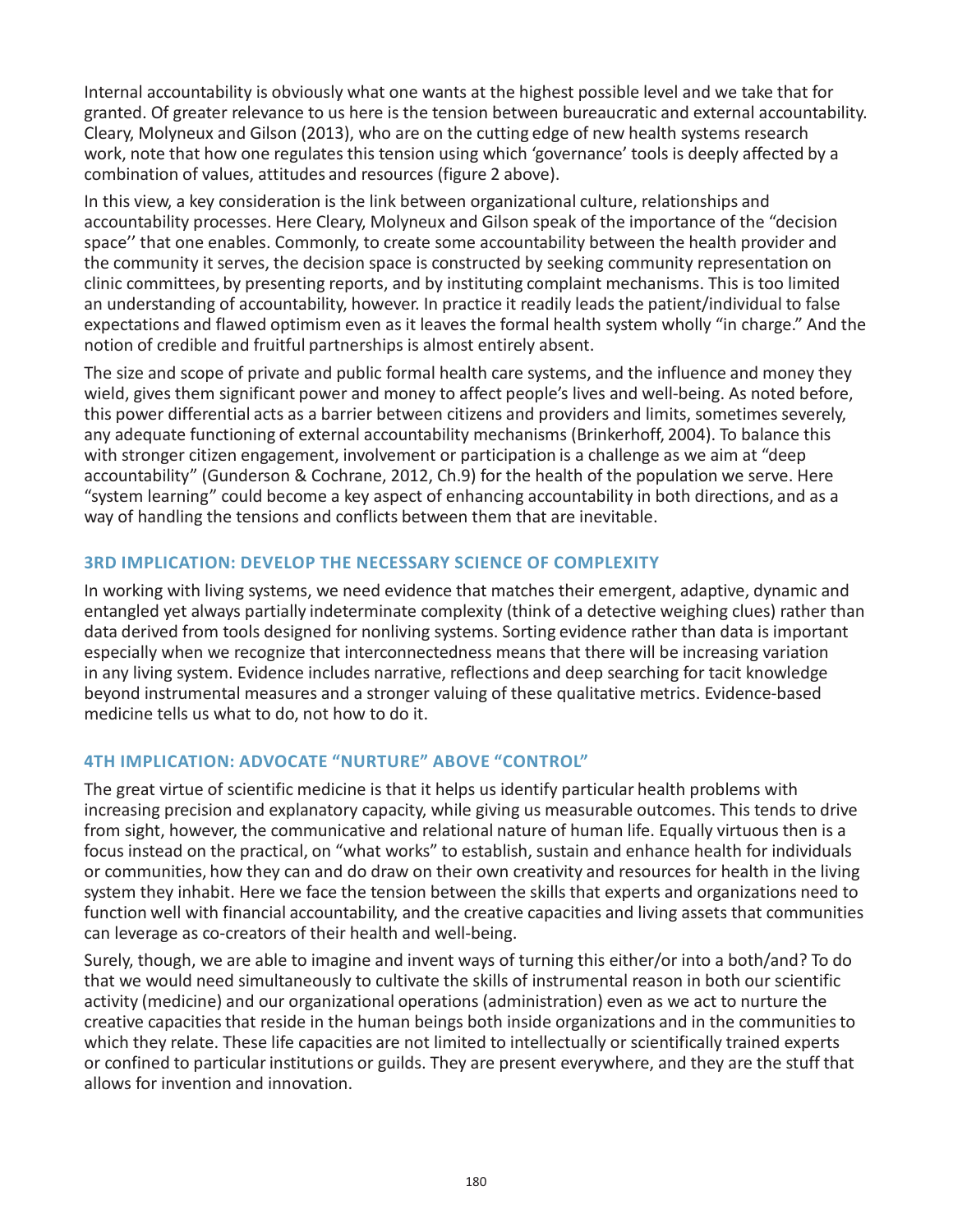To nurture the whole as a living system is to honor not just what the scientist and the administrator brings but also lay competence in communities(even among one's own employees as shown by the experience of the Supporters of Health at Wake Forest Baptist Health; see sidebar, "The language of life in action," above). This redefines the relationship between providers and recipients of health care as one of mutual learning and mutually acknowledged responsibility for the health of the whole.

#### **5TH IMPLICATION: GO BEYOND SIMPLE PARTNERSHIPS AND EXCHANGES**

Stakeholder Health, as in its first learning document (HSLG, 2013), continuesto explore the meaning of partnerships and further thoughts on what they are or could be and mean. So we re-emphasize how important it is to include uncommon and unanticipated partners, including those with their own set of assets and community benefits levers, such as banks.

Given the complications of power and money in every context, it is in and through partnerships that we necessarily face the issue of health equity, so crucial to contemporary concerns in global health but no less relevant in almost every local context (Daniels, 2007). We need more conceptual and practical work on health equity, and we need more imagination around what it means for our systems. Partnership, as Paul Farmer has said, is "not just forming a task force or a multi-sectoral approach, it's a lot more than that. It's understanding when we get stuck …. [the need] to imagine a world in which we don't need to be socialized for scarcity. That's the biggest problem, that we have this profound failure of imagination …." (Task Force for Global Health, 2015).

### **6TH IMPLICATION: ACT LOCALLY, COMMUNICATE GLOBALLY**

Local learning as we have said is not simply local, and Stakeholder Health is a prime example of that. It is not surprising that Stakeholder Health's earlier HSLG document has garnered interest from others in other parts of the world. Despite different regulatory, political or economic environments, many of the same concerns are present well beyond the particular peculiarities of the USA or North America. What we learn is not only of potential significance to those with whom our own institutions are linked across the globe, but to many others as well in the context of global health.

One of the great positive lessons of the Primary Health Care movement is the fact that it rested on a non-hierarchical and open-ended global sharing of local learning out of which arose its vision of the possibility of health for all. In the more recent global fight against HIV and AIDS, notes Matshidiso Moeti (World Health Organization Regional Director for Africa), "What we started to learn was that … there are certain things that need attention ethically – justice, inclusiveness, dealing with everybody – and paying particular attention to these, not hoping that by accident in enlarging and scaling up services that … things would trickle down …." (Task Force, 2015).

One of the great strengths of Stakeholder Health is that we mirror both a similar commitment to learning within the USA, and across our member institutions, and a similar awareness of the relationship between the moral demand shaped by our mission and professional demand to honor high quality science and deeply accountable management for health care. Through the living dynamic of the learning process we have put in place for ourselves and the global awareness of many of us and our partners, we represent and model an ethos and commitment that is open, in the spirit of collaborative learning, to others elsewhere in the world who share a similar vision. In a world where borders and boundaries are less and less relevant to health care, this can only benefit and even inspire all the many stakeholders found in our "living systems," not least we ourselves.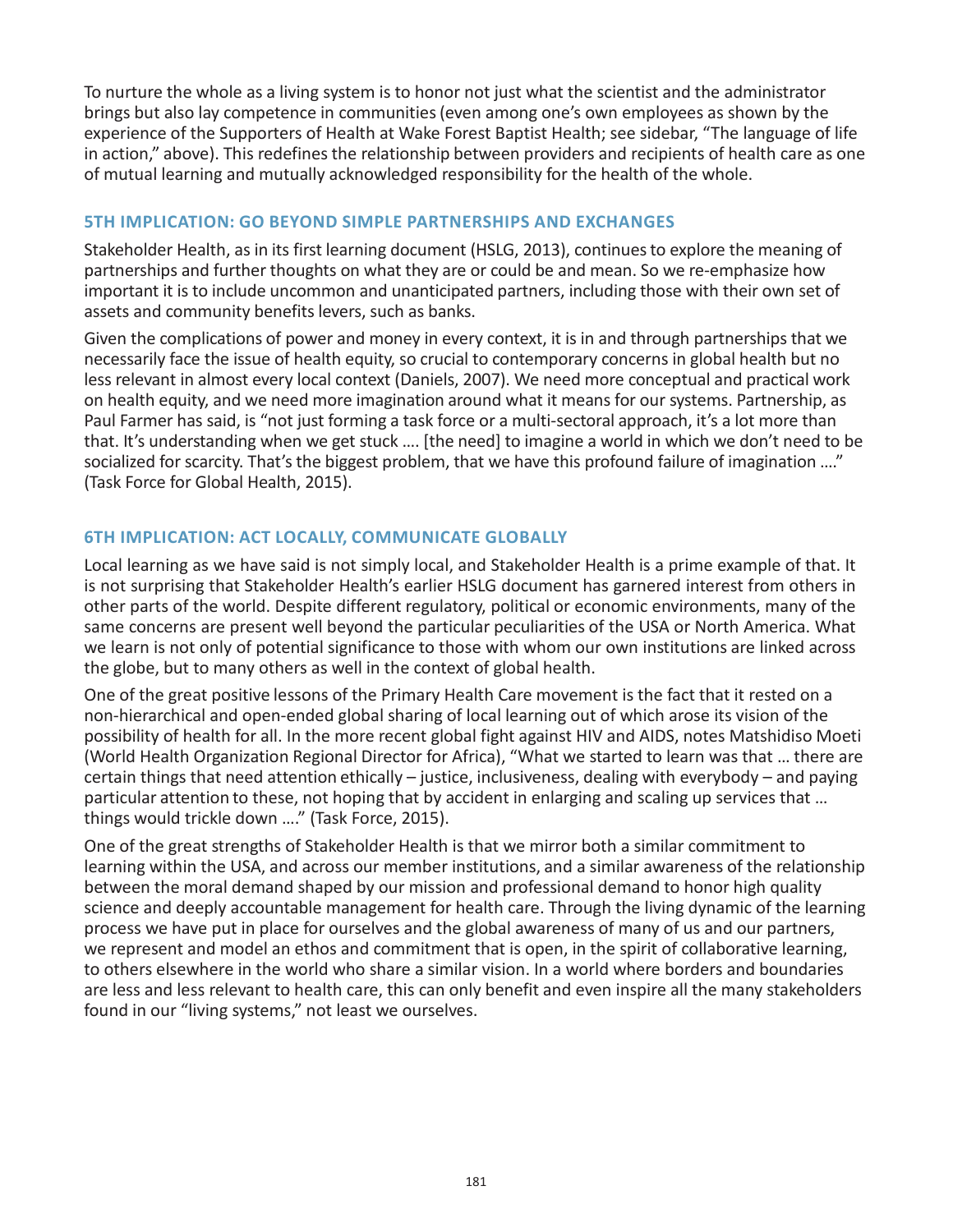#### **REFERENCES**

- African Religious Health Assets Programme. (2006). *Appreciating assets: the contribution of religion to Universal Access in Africa*. Report for the World Health Organization, retrieved from [http://www.irhap.uct.ac.za/pub\\_WHO2006.php.](http://www.irhap.uct.ac.za/pub_WHO2006.php)
- Beaglehole, R., & Bonita, R. (2010). What is global health? *Global Health Action, 3*. Retrieved from DOI: 10.3402/gha.v3403i3400.5142.
- Bloland, P., Simone, P., Burkholder, B., Slutsker, L., & Cock, K. M. D. (2012). The role of public health institutionsin global health system strengthening efforts: the US CDC's perspective. *PLoS Medicine, 9*(4), e1001199.
- Brinkerhoff, D. W. (2004). Accountability and health systems: toward conceptual clarity and policy relevance. *Health Policy and Planning, 19*(6), 371–379.
- Cleary, S. M., Molyneux, S., & Gilson, L. (2013). Resources, attitudes and culture: an understanding of the factors that influence the functioning of accountability mechanisms in primary health care settings. *BMC Health Services Research, 13(320)*. Retrieved from http:// researchonline.lshtm.ac.uk/1300563/
- Cochi, S. L., & Dowdle, W. R. (Eds.). ( 2011). *Disease eradication in the 21st Century: implicationsfor global health*. Cambridge, MA & London: MIT Press.
- Cochrane, J. R. (2015). Fundamental evaluation criteria in the medicine of the 21st Century. In E. Nagel & M. Lauerer (Eds.), *Prioritization in medicine: an international dialogue* (11-37). New York: Springer.
- Cueto, M. (2004). The origins of primary health care and selective primary health care. *American Journal of Public Health, 94*(11), 1864-1874.
- Daniels, N. (2007). *Just health: meeting health needs fairly*. New York: Cambridge University Press.
- Dybul, M. (2013). A grand convergence and a historic opportunity. *The Lancet, 382*(9908). Retrieved from e38-e39. DOI: 0.1016/S0140-6736(13)62344-2.
- Epping-Jordan, J. E., Pruitt, S. D., Bengoa, R., & Wagner, E. H. (2004). Improving the quality of health care for chronic conditions. *Quality and Safety in Health Care, 13*, 299–305.
- Farmer, P., Kleinman, A., Kim, J. Y., & Basilico, M. (2013). *Reimagining global health: an introduction*. Berkeley: University of California Press.
- Germond, P., & Cochrane, J. R. (2010). Healthworlds: conceptualizing landscapes of health and healing. *Sociology, 44*(2), 307-324.
- Gruskin, S., Mills, E. J., & Tarantola, D. (2007). History, principles, and practice of health and human rights. *The Lancet, 370*(August 4), 449–455. Retrieved from [www.thelancet.com.](http://www.thelancet.com/)
- Gunderson, G., Cutts, T., & Cochrane, J. R. (2015). *The health of complex human populations*. Institute of Medicine, Washington D.C.
- Gunderson, G. R., & Cochrane, J. R. (2012). *Religion and the health of the public: shifting the paradigm*. New York: Palgrave MacMillan.
- Gunderson, G. R., & Pray, L. (2006). *Leading causes of life*. Memphis, TN: The Center of Excellence in Faith and Health, Methodist Le Bonheur Healthcare.
- Health Systems Learning Group (HSLG). (2013). *Strategic investment in shared outcomes: transformative partnerships between health systems and communities*. Retrieved from [http://stakeholderhealth.org/wp-content/uploads/2013/09/HSLG-V11.pdf.](http://stakeholderhealth.org/wp-content/uploads/2013/09/HSLG-V11.pdf)
- Kalula, E. (2013). *The Will to Live and Serve*. Farewell lecture, Faculty of Law, University of Cape Town.
- Kim, J. Y. (2013). Time for even greater ambition in global health. *The Lancet, 382*(9908), Retrieved from e33-e34. DOI:10.1016/S0140- 6736(13)62374-0.
- Kim, J. Y., Millen, J. V., Irwin, A., & Gershman, J. (Eds.). (2000). *Dying for growth: global inequality and the health of the poor*. Monroe, ME: Common Courage Press.
- Krieger, N. (2008). Proximal, distal, and the politics of causation: what's level got to do with it? *American Journal of Public Health, 98*, 221-230.
- Lancet Commission, T. (2013). Global health 2035: a world converging within a generation. *The Lancet*. Retrieved from [http://dx.doi.org/10.1016/S0140-6736\(13\)62105-4.](http://dx.doi.org/10.1016/S0140-6736(13)62105-4)
- Manchanda, R. (2013). *The upstream doctors: medical innovators track sickness to its source*. Amazon Digital Services: TED Books.
- McGilvray, J. C. (1981). *The quest for health and wholeness*. Tübingen: German Institute for Medical Mission.
- Muir Gray, J. A. (2011). *How to build healthcare systems*. Oxford: Offox Press.
- Nail, T. (2015). *The figure of the migrant*. Palo Alto, CA: Stanford University Press.
- Olivier, J., Tsimpo, C., Gemignani, R., Shojo, M., Coulombe, H., Dimmock, F., Nguyen, M.C., Hines, H., Mills, E. J., Dieleman, J. L., Haakenstad, A., Wodon, Q. (2015). Understanding the roles of faith-based health-care providers in Africa: review of the evidence with a focus on magnitude, reach, cost, and satisfaction. *The Lancet, 386*(10005), 1765–1775. Retrieved from <http://dx.doi.org/10.1016/S0140-> 6736(15)60251-3.